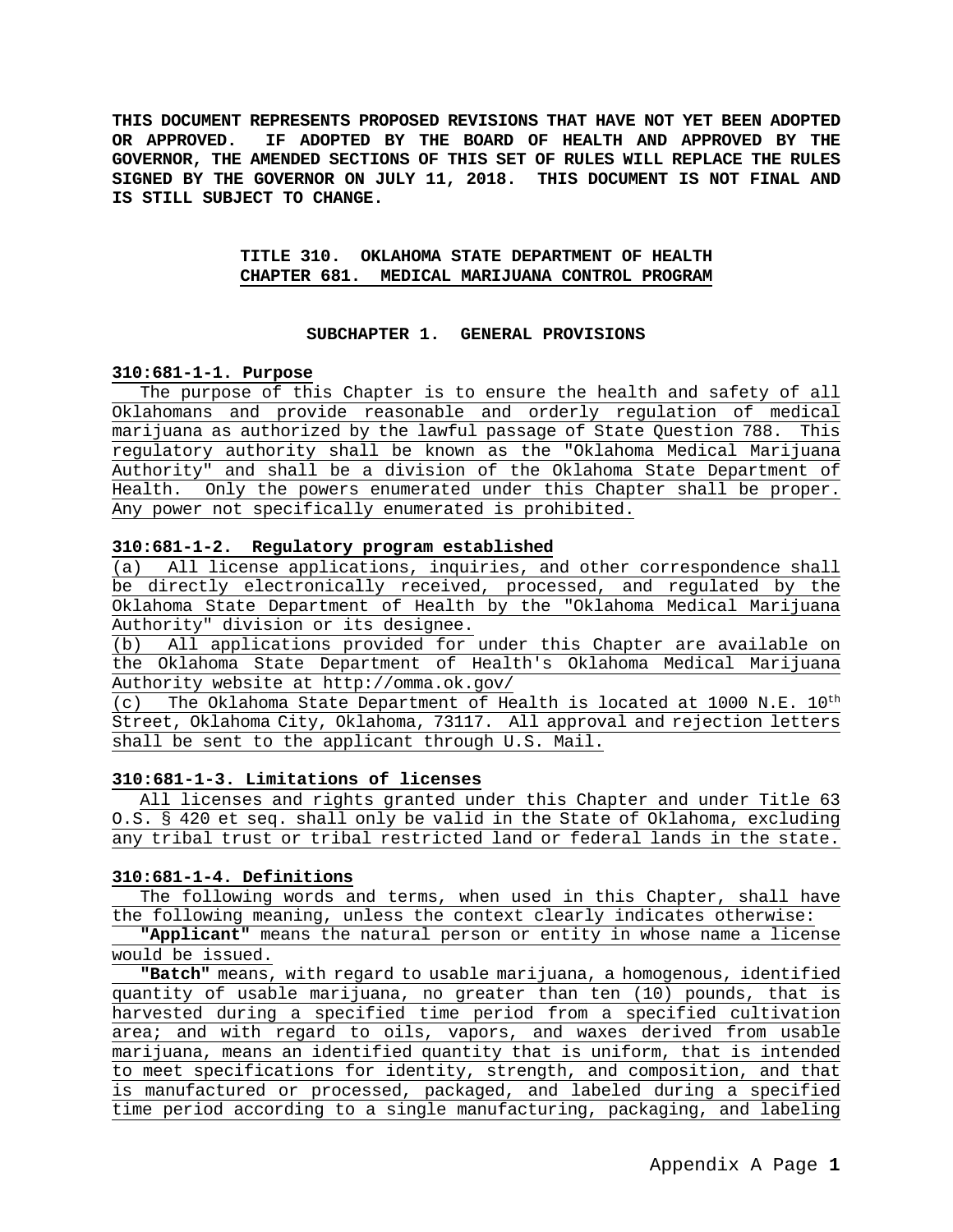protocol.

**"Batch Number"** means a unique numeric or alphanumeric identifier assigned prior to testing to allow for inventory tracking and traceability.

**"Cannabinoid"** means any of the diverse chemical compounds that can act on cannabinoid receptors in cells and alter neurotransmitter release in the brain, including phytocannabinoids that are produced naturally by marijuana and some other plants.

**"Clone"** means a non-flowering plant cut from a mother plant that is no taller than eight inches and is capable of developing into a new plant.

**"Commercial Establishment" ("Establishment")** or **"Commercial Licensee"** means an entity licensed under this Chapter as a medical marijuana dispensary, grower, processor, or researcher.

"**Commercial License"** means a license issued to a medical marijuana dispensary, grower, processor, or researcher.

**"Commissioner"** means the Commissioner of Health of the Oklahoma State Department of Health.

**"Complete(d) Application"** means a document prepared in accordance with 63 O.S. § 420 et seq., these rules, and the forms and instructions provided by the Department, including any supporting documentation required by the Department and the license fee.

**"Control Number"** means the tracking number issued with a license to purchase medical marijuana.

**"Department"** means the Oklahoma State Department of Health or its agent or designee.

**"Dispense"** means the selling of medical marijuana or a medical marijuana product to a qualified patient or the patient's designated caregiver that is packaged in a suitable container appropriately labeled for subsequent administration to or use by a qualifying patient.

**"Dispensary"** means an entity that has been licensed by the Department pursuant to Title 63 O.S. § 421 and this Chapter, which allows the entity to purchase medical marijuana from a processer licensee or grower licensee and sell medical marijuana only to qualified patients, or their parents or legal guardian(s) if applicable, and caregivers.

**"Disqualifying Criminal Conviction"** means:

(A) Any non-violent felony conviction within two (2) years of submitting an application to the Department;<br>(B) Any violent felony conviction for an c

Any violent felony conviction for an offense listed in Title 57 O.S. § 571(2) within five (5) years of submitting an application to the Department.

**"Entity"** means an individual, a general partnership, a limited partnership, a limited liability company, a trust, an estate, an association, a corporation, or any other legal or commercial entity.

**"Grower"** or **"Commercial Grower"** means an entity that has been licensed by the Department pursuant to Title 63 O.S. § 422, which allows the entity to grow, harvest, and package medical marijuana according to this Chapter for the purpose of selling medical marijuana to a dispensary, processor, or researcher.

**"Licensee"** means any natural born person or entity that holds a marijuana license provided for in this Chapter, excluding inmates of any local, county, state, or federal correctional facility or jail.

**"Manufacture"** means the process of converting harvested plant material into medical marijuana concentrate by physical or chemical means for use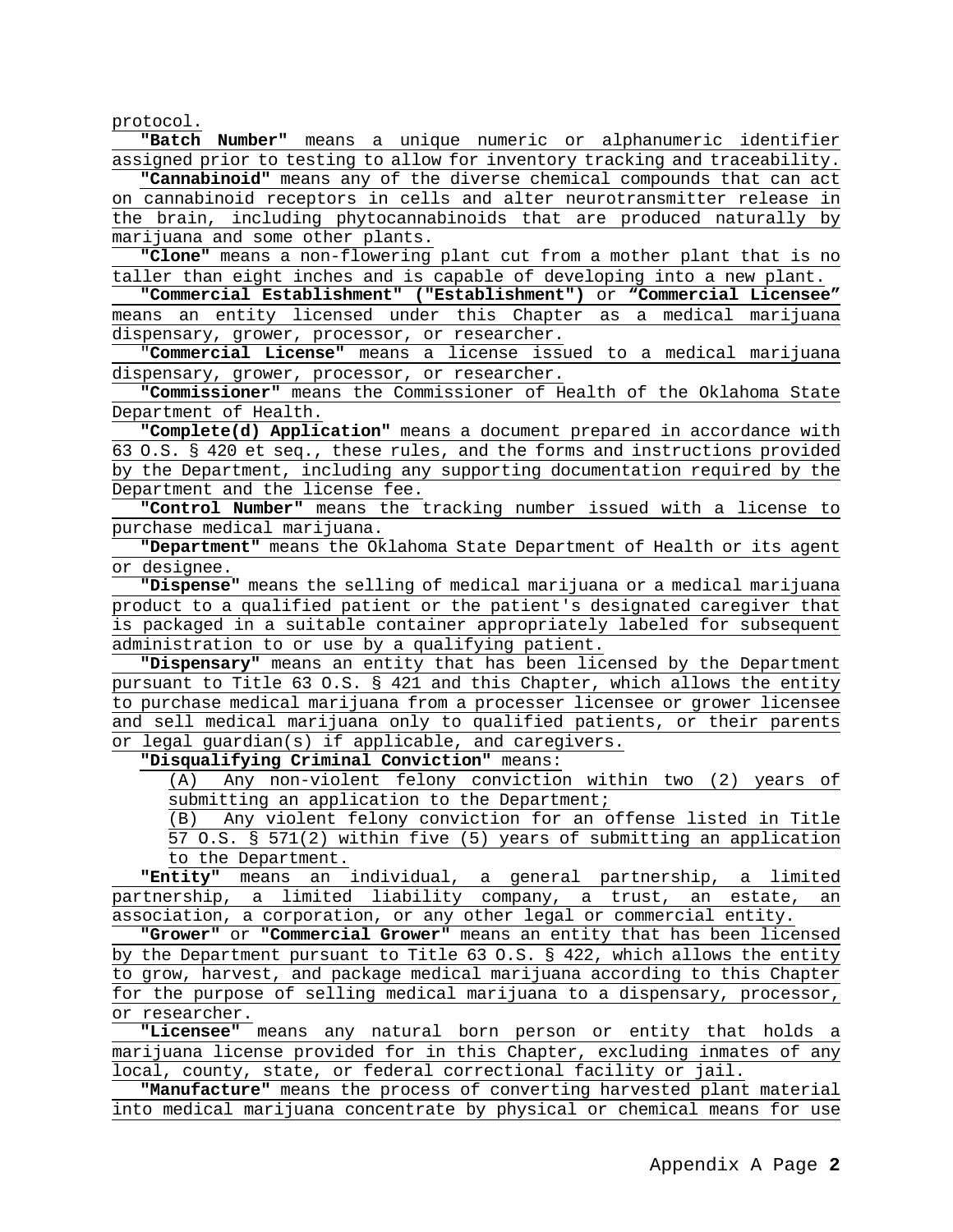as an ingredient in a medical marijuana product.

**"Marijuana"** means all parts of a plant of the genus cannabis, whether growing or not; the seeds of a plant of that type; the resin extracted from a part of a plant of that type; and every compound, manufacture, salt, derivative, mixture, or preparation of a plant of that type or of its seeds or resin. "Marijuana" does not include the mature stalks of the plant, fiber produced from the stalks, oils or cake made from the seeds of the plant, or any other compound, manufacture, salt, derivative, mixture, or preparation of the mature stalks, except the resin extracted from the mature stalks, fiber, oil or cake, or the sterilized seed of the plant that is incapable of germination**.**

**"Mature Plant"** means harvestable female marijuana plant that is flowering.

**"Medicaid"** means the federal program that is also commonly known as "SoonerCare."

**"Medical Marijuana"** means marijuana that is grown, processed, dispensed, tested, possessed, or used for a medical purpose.

**"Medical Marijuana Concentrate ("Concentrate")"** means a substance obtained by separating cannabinoids from any part of the marijuana plant by physical or chemical means, so as to deliver a product with a cannabinoid concentration greater than the raw plant material from which it is derived, intended to be refined for use as an ingredient in a medical marijuana product and not for administration to a qualified patient.

**"Medical Marijuana Product"** means a product that contains cannabinoids that have been extracted from plant material or the resin therefrom by physical or chemical means and is intended for administration to a qualified patient, including but not limited to oils, tinctures, edibles, pills, topical forms, gels, creams, forms medically appropriate for administration by vaporization or a nebulizer, patches, tinctures, and liquids excluding live plant forms.

**"Medical Marijuana Waste"** means unused, surplus, returned or out-ofdate marijuana; recalled marijuana; unused marijuana; plant debris of the plant of the genus cannabis, including dead plants and all unused plant parts and roots; and any wastewater generated during growing and processing.

**"Mother Plant"** means a marijuana plant that is grown or maintained for the purpose of generating clones, and that will not be used to produce plant material for sale to a processor or dispensary.

**"Oklahoma Resident ("Resident")"** means an individual who is an income tax payer in the State of Oklahoma and can provide proof of residency as required by 63 O.S. § 420 et seq and OAC 310:681-1-6.

**"Out-of-State Medical Marijuana Patient License"** means an unexpired medical marijuana patient license issued by another U.S. state, which is the substantial equivalent of the Oklahoma medical marijuana patient license issued pursuant to OAC 310:681-2-1 and 310:681-2-2.

**"Package"** or **"Packaging"** means any container or wrapper that a grower or processer may use for enclosing or containing medical marijuana.

**"Packager"** as used in Title 63 O.S. § 422(C) means a processor.

**"Patient"** or **"Qualified patient"** means a person that has been properly issued a medical marijuana license pursuant to Title 63 O.S. § 420 et seq. and these rules.

**"Physician**" means a doctor of medicine or a doctor of osteopathic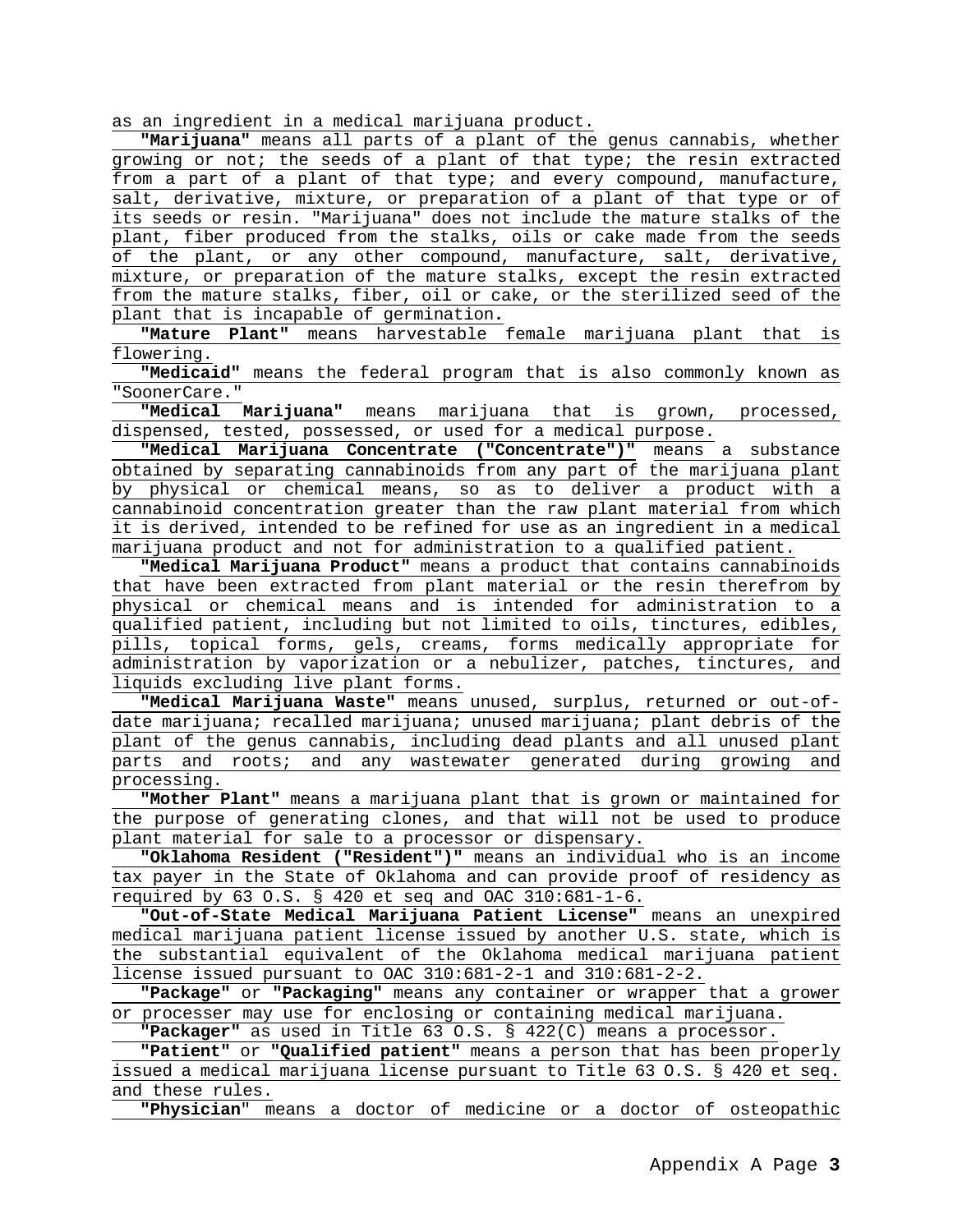medicine who holds a valid, unrestricted and existing license to practice in the State of Oklahoma and meets the definition of "board certified" under rules established by either the Oklahoma Board of Medical Licensure or the Oklahoma Board of Osteopathic Examiners.

**"Plant Material"** means the leaves, stems, buds, and flowers of the marijuana plant, and does not include seedlings, seeds, clones, stalks, or roots of the plant or the weight of any non-marijuana ingredients combined with marijuana.

"Private School" means an elementary, middle, or high school maintained by private individuals, religious organizations, or corporations, funded, at least in part, by fees or tuition, and open only to pupils selected and admitted based on religious affiliations or other particular qualifications.

**"Processor"** means an entity that has been licensed by the Department pursuant to Title 63 O.S. § 423, which allows the entity to: purchase marijuana from a commercial grower; prepare, manufacture, process, package, sell to, and deliver medical marijuana products to a dispensary licensee or other processor licensee; and may manufacture marijuana received from a qualified patient into a medical marijuana concentrate, for a fee.

"Public School" means an elementary, middle, or high school established under state law, regulated by the local state authorities in the various political subdivisions, funded and maintained by public taxation, and open and free to all children of the particular district where the school is located.

**"Retailer"** as used in Title 63 O.S. § 420 et seq. means a dispensary. **"Revocation**" means the Department's final decision that any license issued pursuant to this Chapter is rescinded because the individual or entity does not comply with the applicable requirements in this Chapter.

**"Rules"** means, unless otherwise indicated, the rules as adopted and set forth in OAC 310:681.

"**Seedling"** means a marijuana plant that has no flowers.

**"State Question"** means Oklahoma State Question No. 788 and Initiative Petition Number 412.

#### **310:681-1-5. Criminal history screening**

(a) **Parties subject to screening.** Prior to issuance of any dispensary, grower, processor, transportation, or researcher license authorized by this Chapter, the following shall undergo an Oklahoma state criminal history background check within thirty (30) days prior to the application for the license:<br>(1) Individu

Individual applicants applying on their own behalf;

(2) All owners of any applicant for a dispensary, grower, processor, or transportation licenses; and

(3) For research license applicants, all principal investigators involved in the research project.

Any dispensary, grower, processor, or researcher issued a license authorized by this Chapter, is required to obtain an Oklahoma State Bureau of Narcotics and Dangerous Drugs Control ("OBNDD") registration prior to possessing or handling any marijuana or marijuana product pursuant to 63 O.S. §§ 2-302 & 2-303, 63 O.S. § 2-101, and OAC 475:10-1-10.

(c) **Fees.** All applicable fees charged by the Oklahoma State Bureau of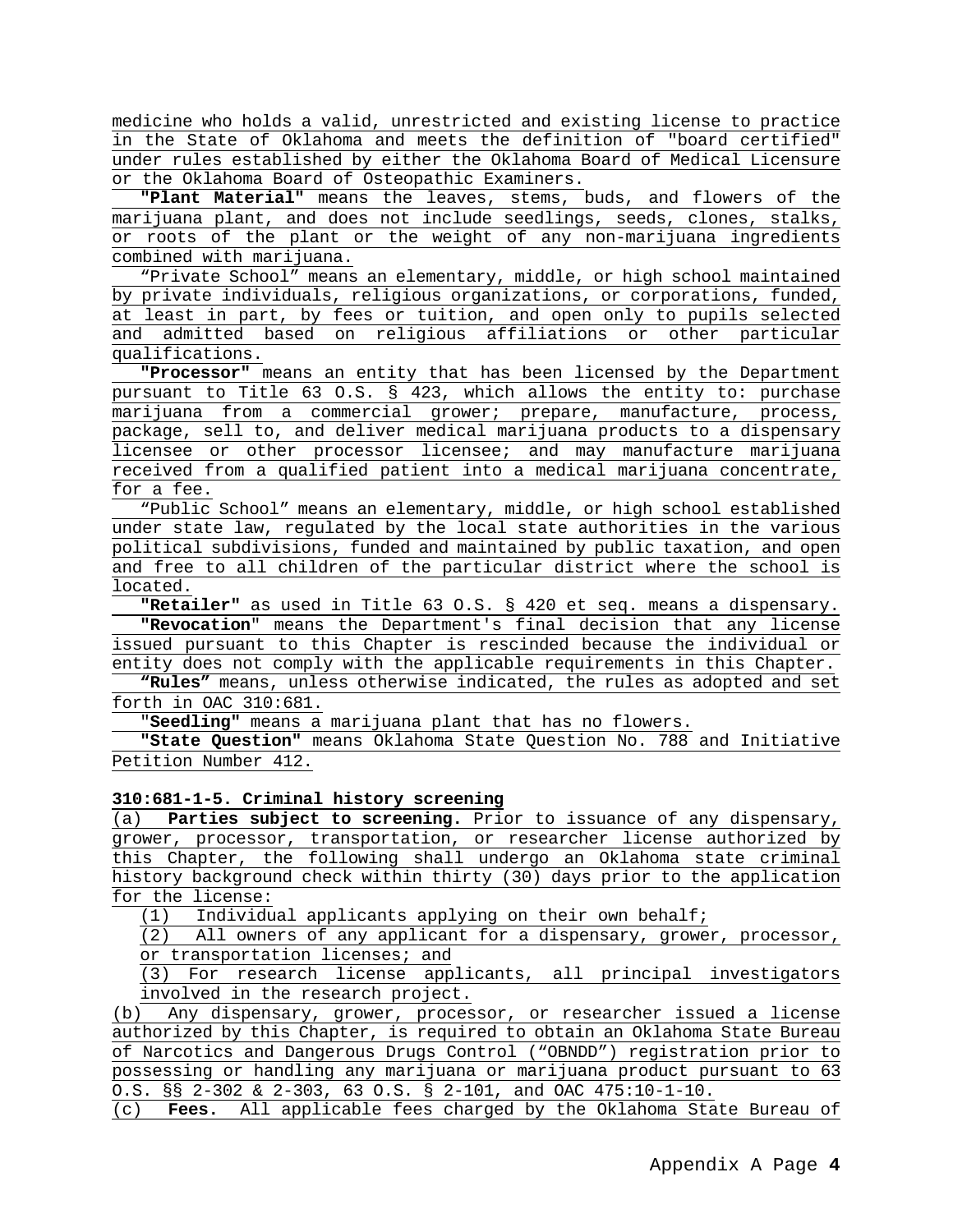Investigation vendor or OBNDD are the responsibility of the applicant.

# **310:681-1-6. Proof of residency.**

**(a)** Sufficient documentation of proof of residency shall include one of the following:

(1) An unexpired Oklahoma issued driver's license;

(2) An Oklahoma Identification Card;<br>(3) An Oklahoma voter identification

An Oklahoma voter identification card;

(4) A utility bill for the calendar month preceding the date of

application, excluding cellular telephone and internet bills;<br>(5) A residential property deed to property in the State of ( (5) A residential property deed to property in the State of Oklahoma;<br>(6) A current rental agreement for residential property located in

(6) A current rental agreement for residential property located in the State of Oklahoma; or

(7) Other documentation that the Department deems sufficient to establish residency.

## **310:681-1-7. Proof of identity**

(a) Applicants shall establish their identity through submission of a color copy or digital image of one of the following unexpired documents:

(1) Front and back of an Oklahoma Driver's License;

(2) Front and back of an Oklahoma Identification Card;

(3) A United States Passport or other photo identification issued by

the United States government;

(4) Certified copy of the applicant's birth certificate for applicants who do not possess a document listed in Subsections  $(1)$ ,  $(2)$ , or  $(3)$ ;

 $\frac{\text{or}}{\text{(5)}}$ (5) A tribal identification card approved for identification purposes by the Oklahoma Department of Public Safety.

# **310:681-1-8. Applicant photograph**

(a) The digital photograph to be submitted with an application shall:

(1) Be a clear, color photograph of the head and top of the shoulders; (2) Be an image file in a .jpg, .png or .gif digital image format no larger than 3 MB in size;

(3) Be in one of the following approved formats:

(A) A scanned photograph shall be scanned at a resolution of 300 pixels per inch from a 2 x 2 inch image with dimensions in a square aspect ratio (the height must be equal to the width).

(B) A captured image must have minimum acceptable pixel dimensions of 600 x 600 pixels and maximum acceptable pixel dimensions of 1200

 $\frac{x \times 1200 \text{ pixels}}{8}$ <br>(4) Be taken wit Be taken within the last  $\text{six }$  (6) months to reflect the applicant's appearance;

(5) Be taken in front of a plain white or off-white background;<br>(6) Be taken in full-face view directly facing the camera at eve

Be taken in full-face view directly facing the camera at eye level with nothing obscuring the face, such as a hat or eyewear:

(A) If a hat or head covering is worn for religious purposes, submit a signed statement that verifies the hat or head covering in the photo is part of recognized, traditional religious attire that is customarily or required to be worn continuously in public.

(B) If a hat or head covering is worn for medical purposes, submit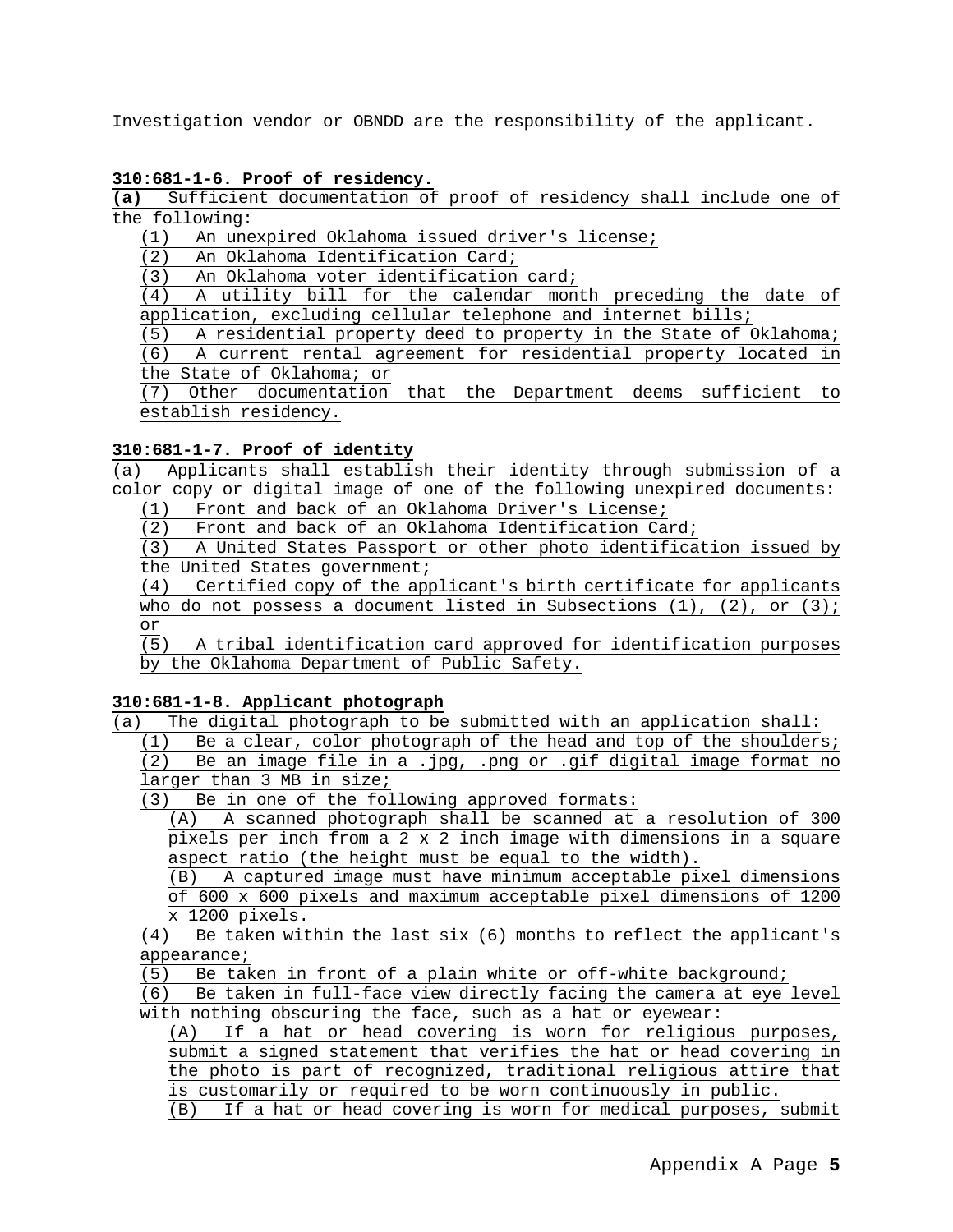a signed doctor's statement verifying the hat or head covering in the photo is used daily for medical purposes.

(C) The applicant's full face must be visible and your hat or head covering cannot obscure your hairline or cast shadows on your face. (7) Be taken with a neutral facial expression (preferred) or a natural

smile with the mouth closed, and with both eyes open;

(8) Not be digitally enhanced or altered to change the appearance in any way; and

(9) Sufficiently resemble the photograph included in any identification provided for proof of identity or residence.

# **310:681-1-9. Recommending physician registration**

(a) A physician may file a registration with the Department as a recommending physician on a form prescribed by the Department if the physician holds a valid, unrestricted and existing license to practice in the State of Oklahoma and meets the definition of "board certified" under rule established by either the Oklahoma Board of Medical Licensure or the Oklahoma Board of Osteopathic Examiners.<br>(b) If a physician chooses to regi

If a physician chooses to register with the Department, a registration must include, at a minimum, all of the following:

(1) The physician's full name, business address, professional email address, telephone numbers and, if the physician owns or is affiliated with a medical practice, the name of the medical practice.<br>(2) The physician's area of board certification;

The physician's area of board certification;

(3) The physician's medical license number;<br>(4) A certification by the physician that st

(4) A certification by the physician that states that the physician's Oklahoma license to practice medicine is active and in good standing.

# **310:681-1-9.1. Recommending physician standards**

(a) Any Physician, before making a recommendation for medical marijuana or medical marijuana products under these provisions, shall be in "good standing" with their licensure board. Physicians in residency or other graduate medical training do not meet the definition of Physician under this Section and any recommendation for a patient medical marijuana license will not be processed by the Department.

(b) When recommending a medical marijuana license, a physician shall use the accepted standards a reasonable and prudent physician would follow when recommending any medication to a patient.

# **SUBCHAPTER 2. MEDICAL MARIJUANA LICENSES**

## **310:681-2-1. Application for patient license**

(a) The application for a patient license shall be on the Department issued form and shall include at a minimum:

(1) The applicant's first name, middle name, last name and suffix, if applicable;<br>(2) The am

The applicant's residence address and mailing address. If the applicant proves Oklahoma residence, but does not have a fixed residential address, then the address where the applicant can receive mail;

(3) The applicant's date of birth;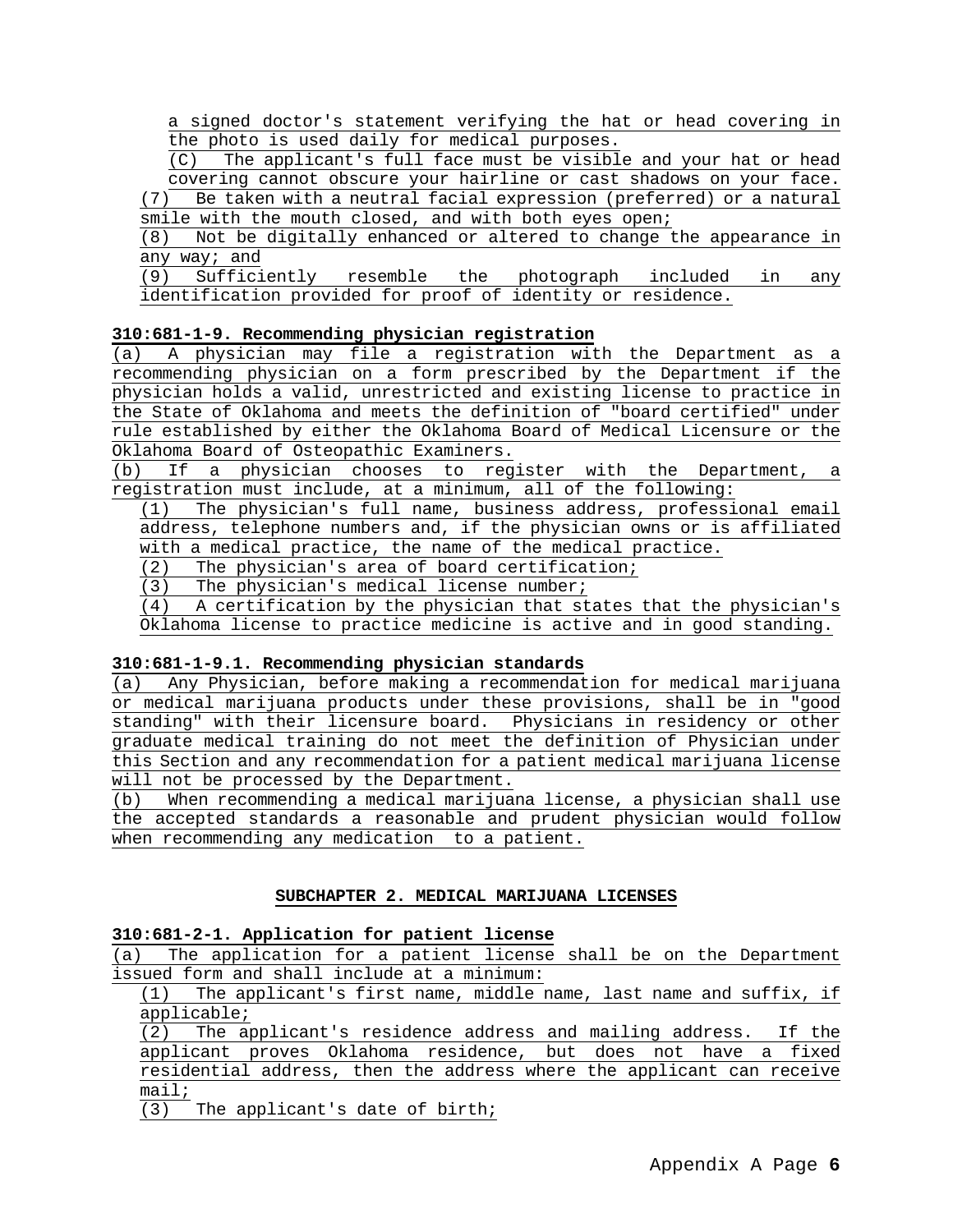(4) The applicant's telephone number and email address;

(5) The signature of the applicant attesting the information provided by the applicant is true and correct; and

(6) The date the application was signed.

(b) An application must be submitted within thirty (30) days of signature or it will be rejected by the Department.

(c) A complete application shall include the following documentation or the application will be rejected:

(1) Documents establishing the applicant is an Oklahoma resident as established in 310:681-1-6 (relating to proof of residency).

(2) Documents establishing proof of identity as established in  $\frac{310:681-1-7}{3}$  (relating to proof of identity).

(3) A digital photograph as established in 310:681-1-8 (relating to applicant photograph).

(4) A certification and recommendation from an Oklahoma Board Certified Physician dated within thirty (30) days of the date of submission of the application to the Department, on the form provided by the Department, which includes the following:

(A) The physician's name and medical license or board certification number including an identification of the physician's license type and area of board certification;

(B) Office address on file with the physician's licensing board;<br>(C) Telephone number on file with the physician's licensing board

Telephone number on file with the physician's licensing board; (D) The patient/applicant's date of birth;

 $(E)$  The physician's signed and dated attestation of the following:<br>(i) The physician has established a medical record and has a The physician has established a medical record and has a bonafide physician-patient relationship;

(ii) The physician has determined the presence of a medical condition(s) for which the patient/applicant is likely to receive therapeutic or palliative benefit from use of medical marijuana; (iii) The patient/applicant is recommended a medical marijuana license according to the accepted standards a reasonable and prudent physician would follow for recommending or approving any medication as described at 310:681-1-9.1 (relating to recommending physician standards);

(iv) If applicable, the patient/applicant is homebound and unable to ambulate sufficiently to allow them to regularly leave their residence; and the physician believes the patient/applicant would benefit from having a caregiver with a caregiver's license designated to manage the patient's medical marijuana on the patient's behalf; and

(v) The information provided by the physician in the certification is true and correct; and

(vi) Stating the method by which the physician verified the patient's identity as provided in 310:681-1-7 (relating to proof of identity).

(d) Payment of the application fee as established in Title 63 O.S. § 420 et seq. is required unless the applicant is insured by Medicaid or Medicare.

(1) If the applicant is insured by Medicaid or Medicare, the applicant must provide a copy of their insurance card or other acceptable verification.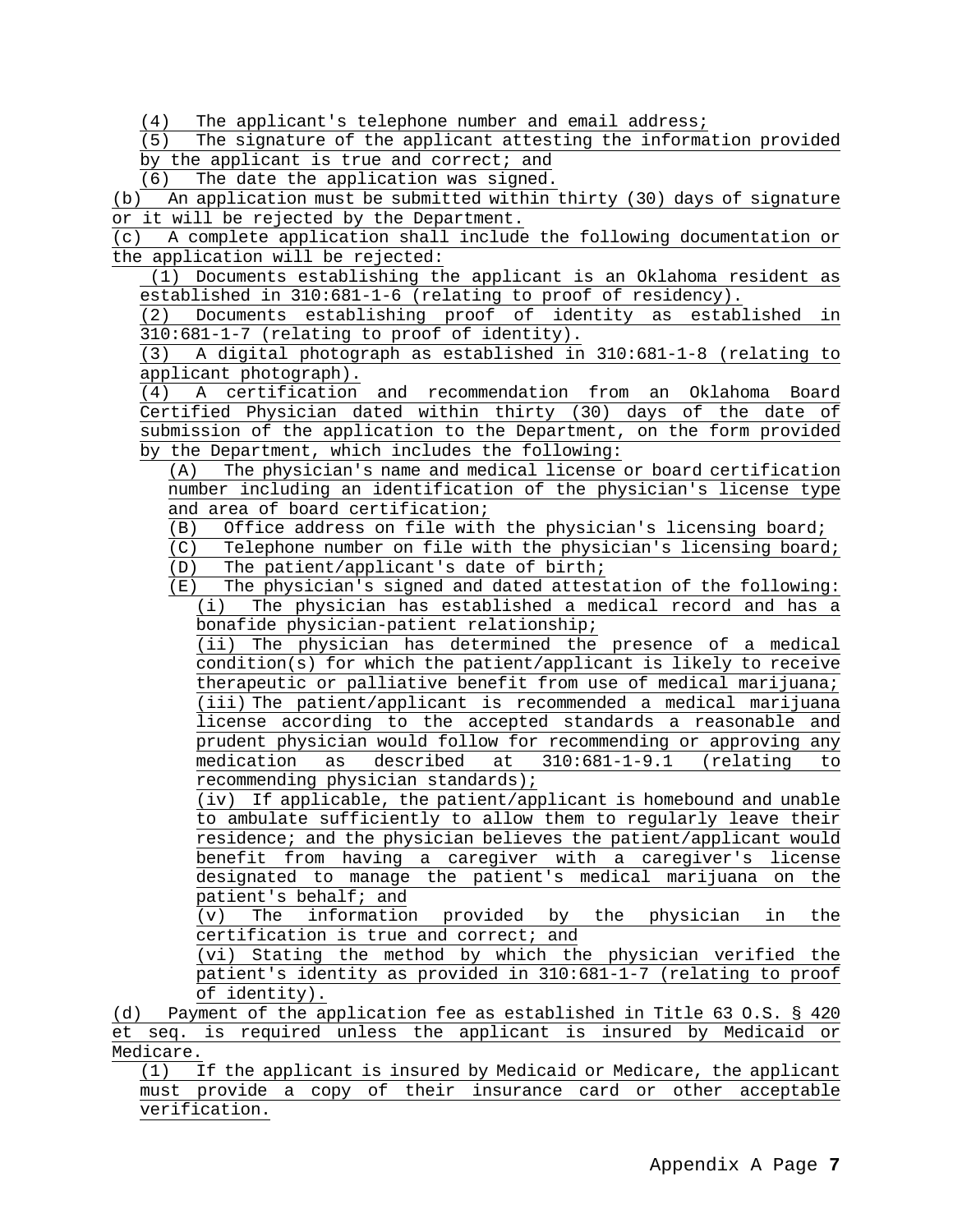(2) Upon receipt of this verification the Department may attempt to verify the applicant is currently insured by the insuring agency.

(3) If the Department is unable to verify the insurance, the application shall be rejected until verification is obtained, or the application fee is paid.

(4) All applicants who are verified as being insured by Medicaid or Medicare shall pay a reduced application fee as established in Title 63 O.S. § 420 et seq.

(5) Application fees are nonrefundable.

# **310:681-2-2. Application for patient license for persons under age eighteen (18)**

(a)Patient licenses may be issued for applicants under the age of eighteen (18) by submitting the same documentation as is required by 310:681-2-1 (relating to application for patient license), and the following:

(1) The application shall require the recommendation by two (2) physicians, dated within thirty (30) days of each other;

(2) The application must be completed listing the minor as the applicant, but shall also include the same information as is required in  $310:681-2-1(a)$  for the minor's parent(s) or legal guardian(s);

(3) The proof of residency information required shall be provided for the minor's parent(s) or legal guardian(s);

(4) Identification and residency documents shall be provided for the parent(s) or legal guardian(s);

(5) A digital photograph, as established in 310:681-1-8 (relating to applicant photograph), shall also be included of the minor's parent(s) or legal guardian(s);

(6) If the person submitting the application on behalf of a minor is the minor's legal guardian, a copy of documentation establishing the individual as the minor's legal guardian must be submitted;

(7) The signature and date of each parent or legal guardian must be included on the application. In the event one of the parents or legal guardians has abandoned the minor or is otherwise unavailable a notarized affidavit stating the reasons the parent or legal guardian cannot sign (except in the case of refusal or disagreement) is sufficient if approved by the Department;

(8) An attestation by the parent or legal guardian that the information provided in the application is true and correct must be included on the application; and<br>(9) The minor applicant is not r

The minor applicant is not required to submit any documents listed in 310:681-1-6 (relating to proof of residency).

(b) Minor Patient Licenses are valid for a term of two (2) years, or until the minor turns age eighteen (18), whichever occurs first.

(c) Under no circumstances shall a minor patient license holder be authorized to smoke or vaporize any medical marijuana or medical marijuana products, unless both recommending physicians agree it is medically necessary. This Subsection does not prohibit minors from using nebulizers or other aerosolized medical devices.

# **310:681-2-3. Application for caregiver's license**

Applications for a caregiver's License for caregivers of a patient may accompany the original applications in 310:681-2-1 and 310:681-2-2 or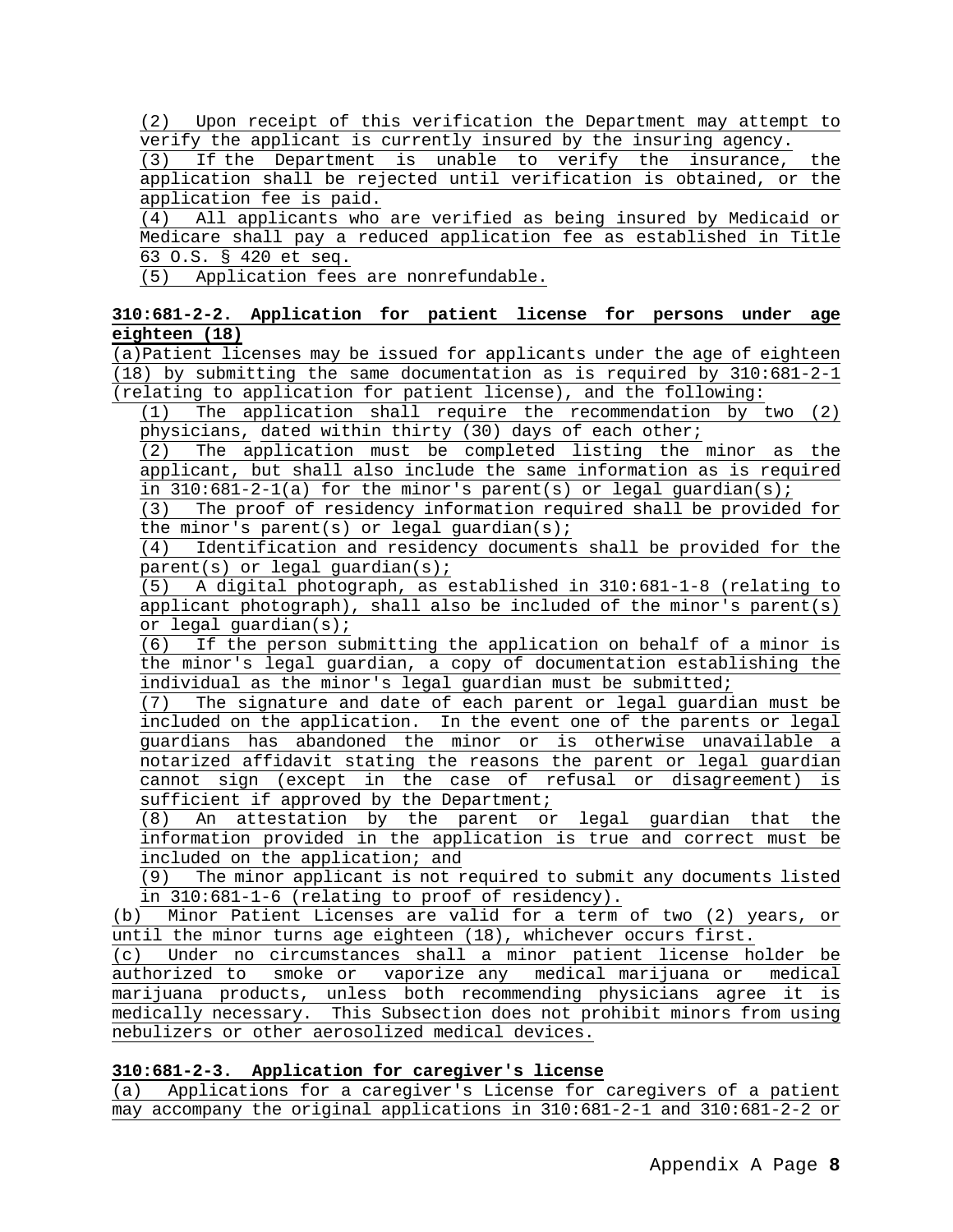may be made at any time during the term of the patient license.<br>(b) Only one careqiver's license shall be issued for each patien

Only one caregiver's license shall be issued for each patient license issued except in the case of a patient/applicant under the age of eighteen (18) whereby two (2) parents and/or legal guardians may be recognized as the minor's caregivers, if such minor is homebound.

(c) A caregiver's application will be accepted for a patient who has a physician's attestation that the patient is homebound or does not have the capability to self-administer or purchase medical marijuana due to developmental disability or physical or cognitive impairment and would benefit by having a designated caregiver to manage medical marijuana on

the behalf of the patient as provided in  $310:681-2-1(c)(4)(E)(iv)$ .<br>(d) The careqiver's application shall be made on a form provided The caregiver's application shall be made on a form provided by the Department and shall include the following:

(1) All information and documentation for the caregiver provided for in 310:681-2-1(a) and (c) except there shall be no medical certification from an Oklahoma Board Certified Physician nor fee assessed for a caregiver's license;

(2) A signed and dated attestation from the patient license holder or patient applicant appointing the caregiver as their designee under this provision. If the patient license holder is incapacitated, a durable medical power of attorney or a court order for guardianship may be submitted and the person appointed to act under that document may execute the notarized statement; and

(3) If the patient is a license holder, the patient control number shall be included in the application.

## **310:681-2-3.1. Withdrawal of a caregiver's authorization**

A Caregiver's license for a specific patient shall be withdrawn for any patient that provides written or electronic notification to the Department, on the Department provided form, of their wish to withdraw the caregiver's authorization. This withdrawal shall not be subject to appeal.

#### **310:681-2-4. Application for temporary patient license**

(a) Temporary patient license application shall be made on a form provided by the Department and shall include the following:

(1) All information provided for in 310:681-2-1(a) (relating to patient license application);

(2) Color copy or digital image file of the front and back of applicant's unexpired out-of-state medical marijuana patient license; (3) Color copy or digital image file of one of the following unexpired

documents:

(A) Front and back of a valid state issued Driver's License;<br>(B) Front and back of valid state issued Identification Card

Front and back of valid state issued Identification Card;

(C) A United States Passport or other photo identification issued by the United States government; or

(D) Certified copy of the applicant's birth certificate for applicants who do not possess a document listed in Subsections (A), (B), or (C).

(4) A digital photograph as established in 310:681-1-8 (relating to applicant photograph); and

(5) If temporary patient applicant is under the age of eighteen (18),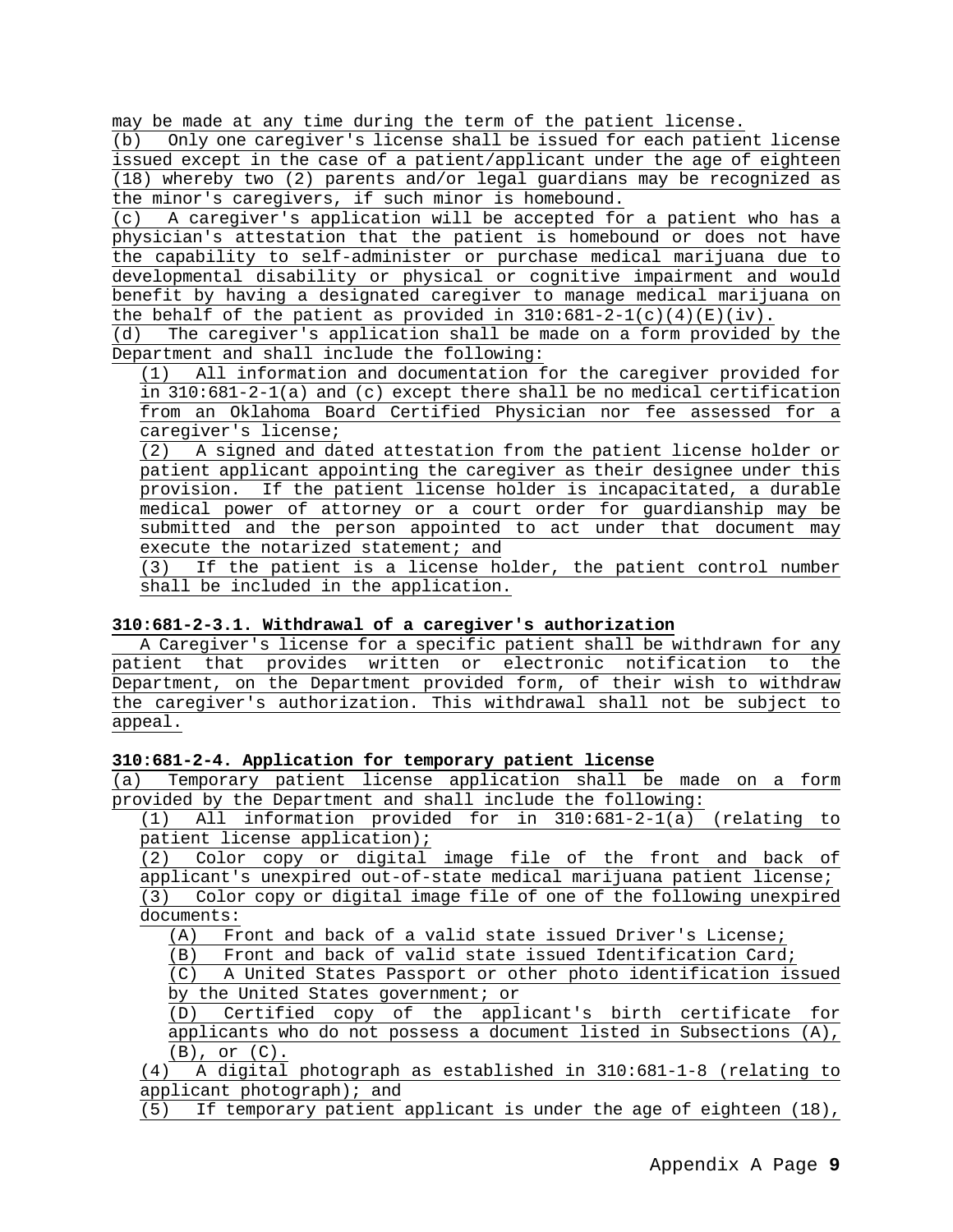in addition to complying with Subsections (1) (2) and (3), applicant

shall also comply with  $310:681-2-2(2)$ ,  $(5)$ ,  $(6)$ ,  $(7)$ , and  $(8)$ .<br>(6) Digital images of the records required in this Section Digital images of the records required in this Section shall be of sufficient clarity that all text is legible. See the requirements<br>specified in 310:681-1-8 (relating to applicant photograph) for  $specified$  in  $310:681-1-8$  (relating to applicant photograph) resolution guidance.

(b) The fee for a temporary patient license shall be the fee established in statute at 63 O.S. § 420 et seq.

## **310:681-2-5. Term and renewal of medical marijuana license**

(a) Medical marijuana patient licenses issued under 310:681-2-1 and 310:681-2-2 shall be for a term of two (2) years from the date of issuance, unless revoked by the Department.

(b) Caregiver's Licenses may not extend beyond the expiration date of the underlying Patient license regardless of the issue date.

(c) Temporary patient licenses issued under 310:681-2-4 shall be for a term of thirty (30) days from the date of issuance; however, temporary patient licenses may not extend beyond the expiration date of the underlying out-of-state medical marijuana patient license.

(d) It is the responsibility of the license holder to notify the Department in writing within thirty (30) days of any changes in contact information. (e) It is the responsibility of the license holder to renew the license, with all applicable documentation, prior to the date of expiration of the license by following the procedures provided in 310:681-2-1, 310:681-2-2, 310:681-2-3, and/or 310:681-2-4.

(f) The fee for renewal shall be the fee established in statute for the license at 63 O.S. § 420 et seq.

# **310:681-2-6. Information contained on patient and caregiver license**

(a) Licenses issued pursuant to Sections 310:681-2-1, 2 and 3 of this Subchapter shall contain the following:

 $(1)$  The digital photograph of the license holder;<br>(2) The name and date of birth of the license hole

(2) The name and date of birth of the license holder;<br>(3) The name of parent(s) or legal quardian(s) of

The name of parent(s) or legal guardian(s) of minor license holder, if applicable;

(4) The city and county of residence of the license holder;

 $(5)$  The type of license;<br>(6) The date the license

(6) The date the license expires; and<br>(7) The unique 24 character control p

The unique 24 character control number assigned to the license holder and caregiver, if applicable.

#### **310:681-2-7. Medical marijuana license verification system**

(a) The Department will make available on its website and via telephone a system by which authenticity and validity of a medical marijuana license and a transport license may be verified.

# **310:681-2-11. Restrictions on smokable medical marijuana and medical marijuana products**

(a) All smokable, vaporized, vapable and e-cigarette medical marijuana and medical marijuana products smoked by a patient license holder is subject to the same restrictions for tobacco under Section 1-1521 et. seq. of Title 63 of Oklahoma statutes, commonly referred to as the "Smoking in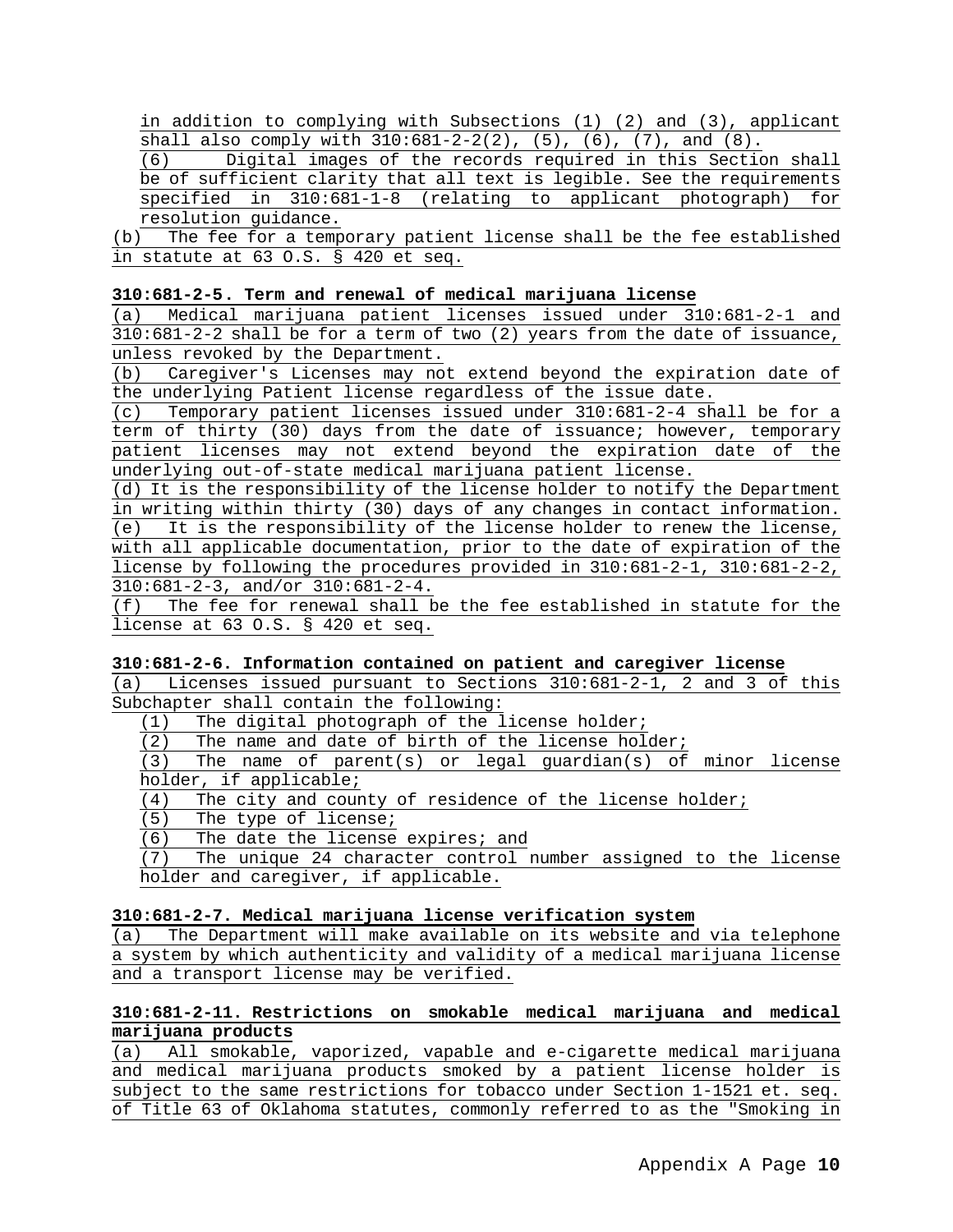#### **SUBCHAPTER 3. TRANSPORTATION LICENSE**

## **310:681-3-1. License for transportation of medical marijuana**

(a) A marijuana transportation license will be issued to qualifying applicants for a commercial license at the time of approval.

(b) A transportation license shall enable the holder to transport marijuana from an Oklahoma licensed dispensary, licensed grower, or licensed processer, to an Oklahoma licensed dispensary, licensed grower, licensed processor, or licensed researcher.

(c) Licensed research establishments with an approved transportation license may only transport for the purpose of transporting marijuana purchased from a licensed dispensary, licensed grower or licensed processer back to their approved research site.

## **310:681-3-2. Requirements for transportation of marijuana**

(a) All medical marijuana shall be transported in a locked container, shielded from public view, and clearly labeled "Medical Marijuana or Derivative."

#### **SUBCHAPTER 5. COMMERCIAL ESTABLISHMENTS**

#### **310:681-5-1. License required**

(a) No entity shall operate a medical marijuana dispensary, grower operation, processor, or research project without first obtaining a license from the Department pursuant to 63 O.S. § 420 et seq. and the rules in this Chapter.

(b) All commercial licenses shall be on forms prescribed by the Department.

(c) Application fees are nonrefundable.

## **310:681-5-2. Licenses**

(a) **Timeframe.** A commercial establishment license shall be issued for a twelve (12) month period expiring one (1) year from the date of issuance. The license may be issued upon receipt of a completed application, payment of application fee and verification by the Department the entity complies with the requirements of  $63$  O.S. § 420 et seq. and this Chapter.<br>(b) **Location.** A business establishment license shall only be v

Location. A business establishment license shall only be valid for a single location at the address listed on the application.

#### (c) **Renewal of license.**

(1) It is the responsibility of the license holder to renew the license, with all applicable documentation, prior to the date of expiration of the license by following the procedures provided in 310:681-5-3.

(2) Before renewing a license, the Department may require further information and documentation and may require additional background checks to determine the licensee continues to meet the requirements of 63 O.S. § 420 et seq. and these rules.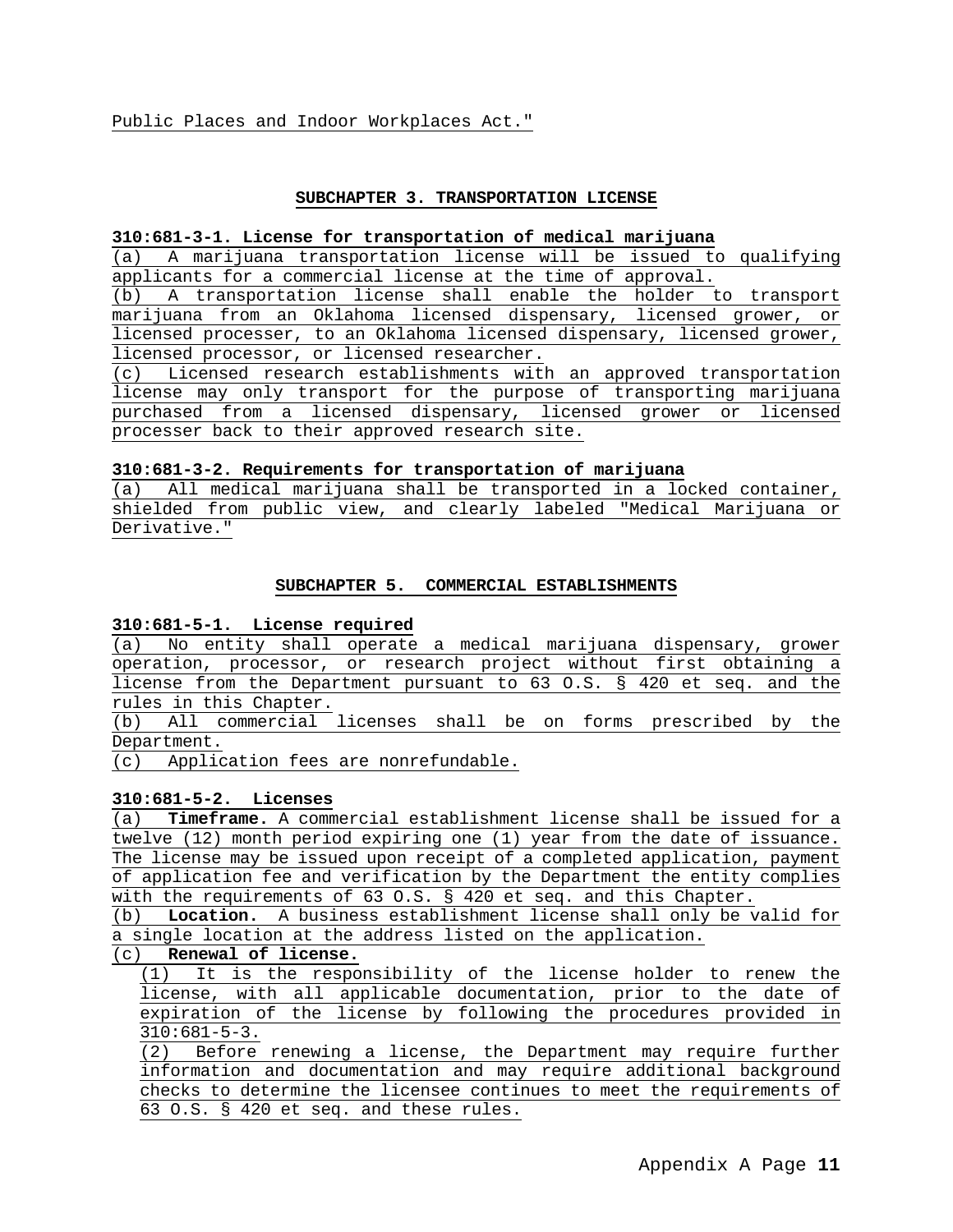(3) A commercial establishment licensee whose license is not renewed shall cease all operations immediately upon expiration of the license.

(A) A commercial establishment has thirty (30) days from date of expiration to liquidate and transfer all medical marijuana products to another commercial establishment that is licensed to possess such medical marijuana products.

(B) Any medical marijuana still in possession after date of expiration, revocation or surrender, or medical marijuana products not liquidated after thirty (30) days, shall be disposed of as specified under OAC 310:681-5-10.

(4) Upon the determination that a licensee has not met the requirements for renewal, the Department shall provide written notice to the licensee. The notice shall provide an explanation for the denial of the renewal application.<br>(d) **Change in information.** 

# Change in information.

(1) The commercial licensee shall notify the Department in writing within fourteen (14) days of any changes in contact information.

 $(2)$  The licensee shall notify the Department in writing no less than fourteen (14) days in advance of any change that may affect the licensee's qualifications for licensure, and submit to the Department a new application as provided for in 310:681-5-3.

(3) In the event of a change for which a licensee does not have prior notice that may affect the licensee's qualifications for licensure, the licensee shall notify the Department immediately upon learning of the change.

## (e) **Transfer of license.**

(1) Commercial licenses may not be transferred.

(2) Licenses may not be changed from one business type to another.

## (f) **Surrender of license.**

(1) A licensee may voluntarily surrender a license to the Department at any time.

(2) If a licensee voluntarily surrenders a license, the licensee shall:

 $(A)$  Return the license to the Department;<br>(B) Submit a report to the Department i

Submit a report to the Department including the reason for surrendering the license; contact information following the close of business; the person or persons responsible for the close of the business; and where business records will be retained; and

(C) Any medical marijuana remaining in the possession of the licensee shall be disposed of in accordance with 310:681-5-10.

#### **310:681-5-3. Applications**

(a) **Application fee.** An applicant for a commercial establishment license, or renewal thereof, shall submit to the Department a completed application on a form and in a manner prescribed by the Department, along with the application fee as established in Title 63 O.S. § 420 et seq.<br>(b) **Submission.** Applications for a commercial license will be accept

Submission. Applications for a commercial license will be accepted by the Department no earlier than sixty (60) days from the date that the State Question is approved by the voters of the State of Oklahoma. The application shall be on the Department prescribed form and shall include the following information about the establishment:

(1) Name of the establishment;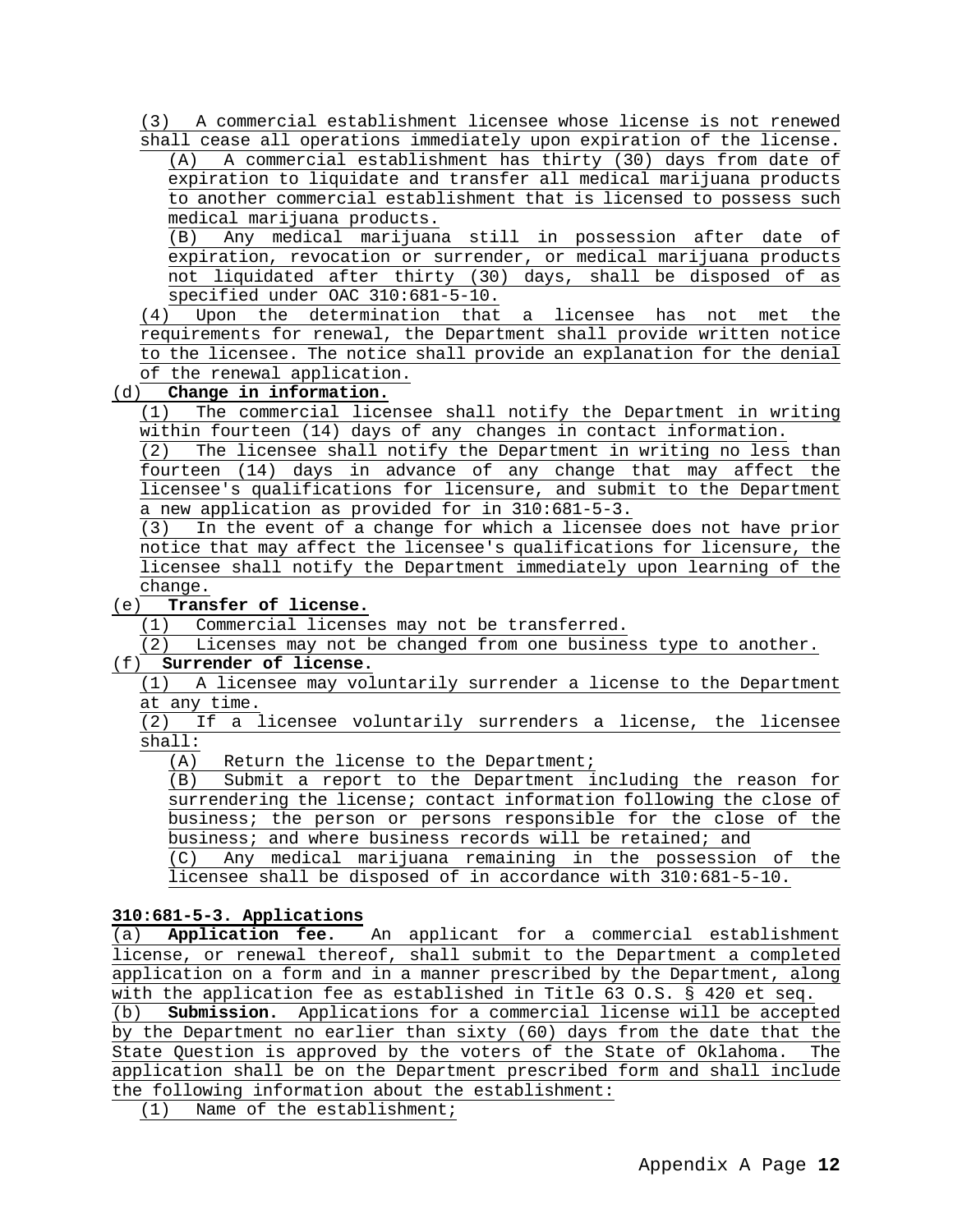(2) Physical address of the establishment;

(3) GPS coordinates of the establishment; and

(4) Phone number and if available, email of the establishment.

(c) **Individual applicant.** The application for a commercial license made by an individual on their own behalf shall be on the Department prescribed form and shall include at a minimum:

(1) The applicant's first name, middle name, last name and suffix if applicable;

(2) The applicant's residence address and mailing address;<br>(3) The applicant's date of birth;

The applicant's date of birth;

(4) The applicant's preferred telephone number and email address;<br>(5) The applicant's telephone number and email address;

The applicant's telephone number and email address;

(6) An attestation that the information provided by the applicant

is true and correct; and<br>(7) A statement signed A statement signed by the applicant pledging not to divert marijuana to any individual or entity that is not lawfully entitled to possess marijuana.

(d) **Application on behalf of an entity.** In addition to requirements of Subsection (c), an application for a commercial license made by an individual on behalf of an entity shall include:

(1) An attestation that applicant is authorized to make application on behalf of the entity:

(2) Full name of organization;

(3) Trade name, if applicable;

(4) Type of business organization;

(5) Mailing address;

(6) An attestation that the commercial entity will not be located on tribal lands;<br>(7) Telephone n

(7) Telephone number and email address; and<br>(8) The name, residence address, and date of

The name, residence address, and date of birth of each owner and each member, manager, and board member, if applicable.

(e) **Supporting documentation.** For a determination that an entity meets the requirements of Title 63 O.S. § 420 et seq., each application shall be accompanied by the following documentation:

(1) A list of all persons and/or entities that have an ownership interest in the entity;

(2) A certificate of good standing from the Oklahoma Secretary of State, if applicable;

(3) An Affidavit of Lawful Presence for each owner;

(4) If a licensed dispensary, proof that the proposed location of the dispensary is a least one thousand (1,000) feet from a public or private school. The distance specified shall be measured from any entrance of the school to the nearest property line point of the dispensary; and

(5) Documents establishing the applicant, the members, managers, and board members, if applicable, and seventy-five percent (75%) of the ownership interests are Oklahoma residents as established in 63 O.S. § 420 et seq., and 310:681-1-6 (relating to proof of residency).

## **310:681-5-4. Inspections**

(a) Submission of an application for a medical marijuana processing license constitutes permission for entry to and inspection of the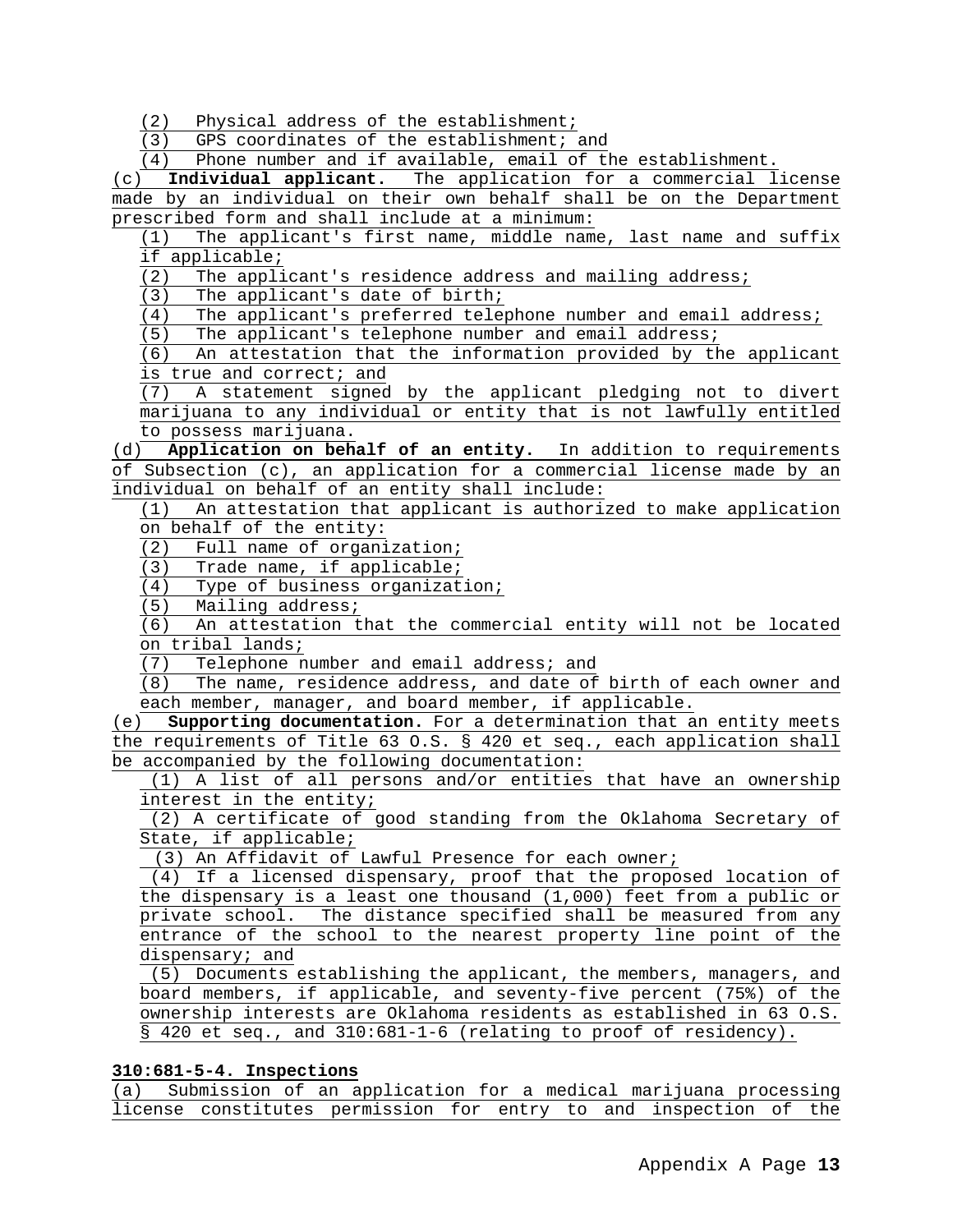processing licensee's premises during hours of operation and other reasonable times. Refusal to permit such entry or inspection shall constitute grounds for the nonrenewal, suspension, or revocation of a  $\frac{\text{license.}}{(\text{b})}$  The

The Department may perform an annual unannounced on-site inspection of a licensed processor's operations to determine compliance with these rules and food safety/preparation standards.<br>(c) If the Department receives a complai

If the Department receives a complaint concerning a licensed processor's noncompliance with this Chapter, the Department may conduct additional unannounced, on-site inspections beyond an annual inspection. The Department shall refer all complaints alleging criminal activity that are made against a licensed processor to appropriate Oklahoma state or local law enforcement authorities.

(d) If the Department discovers what it reasonably believes to be criminal activity during an inspection, the Department shall refer the matter to appropriate Oklahoma state or local law enforcement authorities for further investigation.

(e) The Department may review any and all records of a licensed processor and may require and conduct interviews with such persons or entities and persons affiliated with such entities, for the purpose of determining compliance with Department rules and applicable laws.

(f) All commercial licensees shall provide the Department access to any material and information necessary in a reasonable amount of time not to exceed fifteen (15) days for determining compliance with this Chapter.

(g) If the Department identifies a violation of Title 63 O.S. § 420 et seq. or this Chapter during an inspection of the licensed processor, the Department shall provide an inspection report or a written notice of violation to the commercial licensee that includes the rule or statute violated.

(h) Violations shall be corrected within thirty (30) days of receipt of an written notice of deficiencies.

(i) If processor fails to correct the violations within thirty (30) days, the processor will be subject to a fine of \$500.00 for each deficiency.

**310:681-5-6. Inventory tracking, records, reports, and audits**

(a) **Monthly reports.** Each commercial licensee shall utilize an inventory management system to maintain records and shall complete a monthly report on a form prescribed by the Department. These reports shall be deemed untimely if not received by the Department by the fifteenth (15th) of each month for the preceding month.

(1) Dispensary reports shall include:

(A) The amount of marijuana purchased from a licensed processor in pounds;

(B) The amount of marijuana purchased from a licensed grower in pounds;

(C) The amount of marijuana sold to licensees and the type of licensee;

(D) If necessary, a detailed explanation of why any medical marijuana product purchased by the licensee cannot be accounted for as having been sold or still remaining in inventory;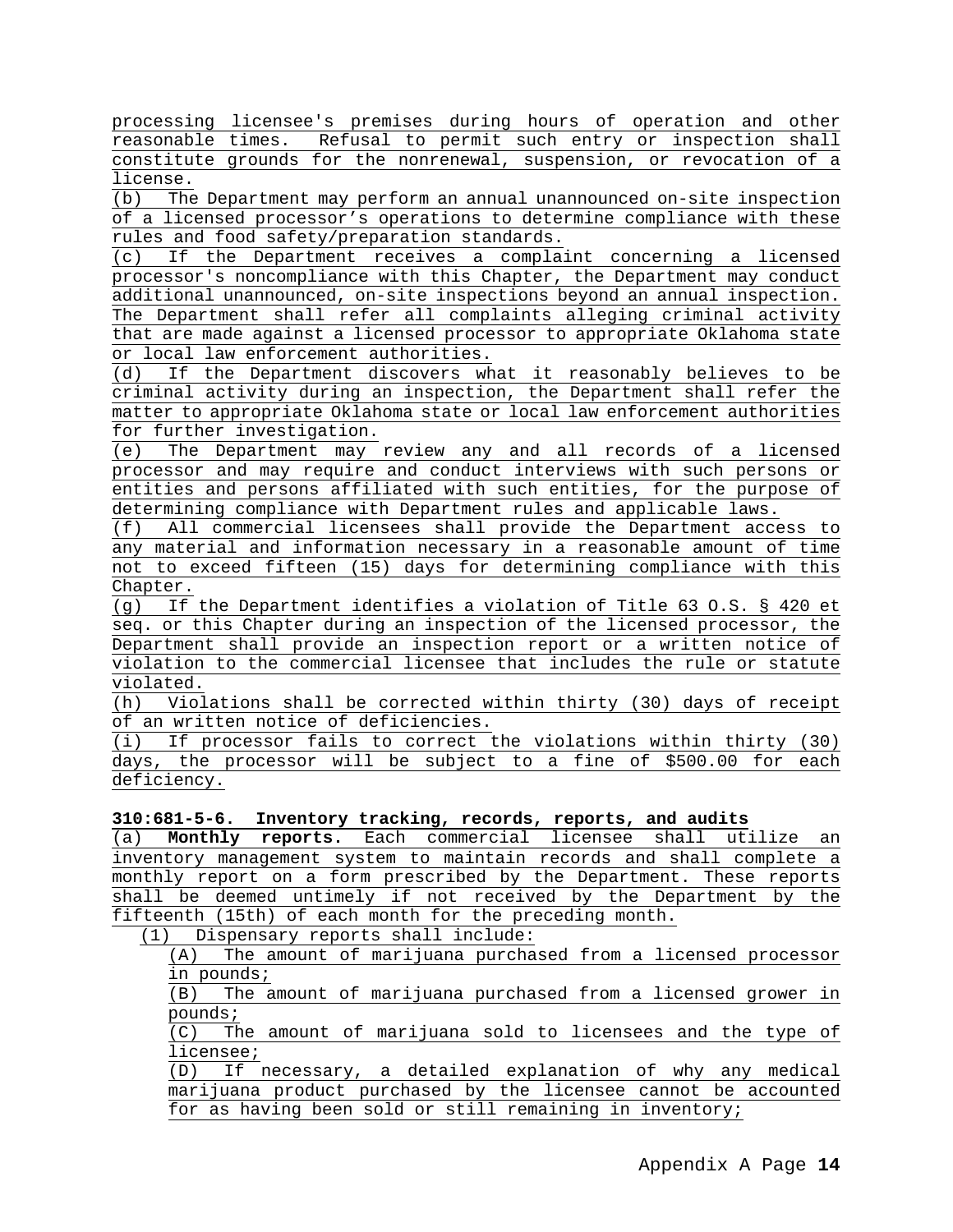(E) Total dollar amount of all sales to medical marijuana patients and caregivers; and<br>(F) Total dollar

Total dollar amount of all taxes collected from sales to medical marijuana patients and caregivers.

(2) Grower reports shall include:

(A) The amount of marijuana harvested in pounds;

(B) The amount of marijuana sold to processor licensees in pounds; (C) The amount of marijuana sold to researcher, dispensary, and

processor licensees in pounds;<br>(D) The amount of drying or c

The amount of drying or dried marijuana on hand;

 $(E)$  The amount of marijuana waste in pounds;<br>(F) If necessary, a detailed explanation of

If necessary, a detailed explanation of why any marijuana cannot be accounted for as having been sold, disposed of, or maintained in current inventory; and<br>(G) Total dollar amount of all sal

Total dollar amount of all sales to processer, dispensary, and researcher licensees.

(3) Processor reports shall include:

(A) The amount of marijuana purchased from grower licensees in pounds;

(B) The amount of marijuana sold to dispensary, processor, and researcher licensees in pounds;

(C) The amount of medical marijuana manufactured or processed in pounds;

(D) If necessary, a detailed explanation of why any marijuana cannot be accounted for as having been purchased, sold, processed, or maintained in current inventory; and

(E) The amount of marijuana waste in pounds.

(4) Researcher reports shall include:<br>(A) The amount of marijuana

The amount of marijuana purchased from commercial establishments in pounds;

(B) The amount of medical marijuana used for research;

(C) The amount of marijuana waste in pounds;

(D) If necessary, a detailed explanation of why any marijuana cannot be accounted for as having been purchased, used for research, or maintained in current inventory.

(b) **Records**. Pursuant to the Department's audit responsibilities, commercial establishments shall keep a copy of the following records for at least seven (7) years from the date of creation:

(1) Business records, such as manual or computerized records of assets and liabilities, monetary transactions, journals, ledgers, and supporting documents, including agreements, checks, invoices, and vouchers;

(2) Documentation of every instance in which medical marijuana was sold, which shall include:

(A) The identification number associated with the receiving license; and

(B) The quantity and type of medical marijuana sold;

(3) Documentation of every instance in which marijuana was purchased, which shall include:

(A) The license number of the selling entity; and

(B) The quantity and type of medical marijuana purchased.

(4) If researcher, documentation of every instance in which medical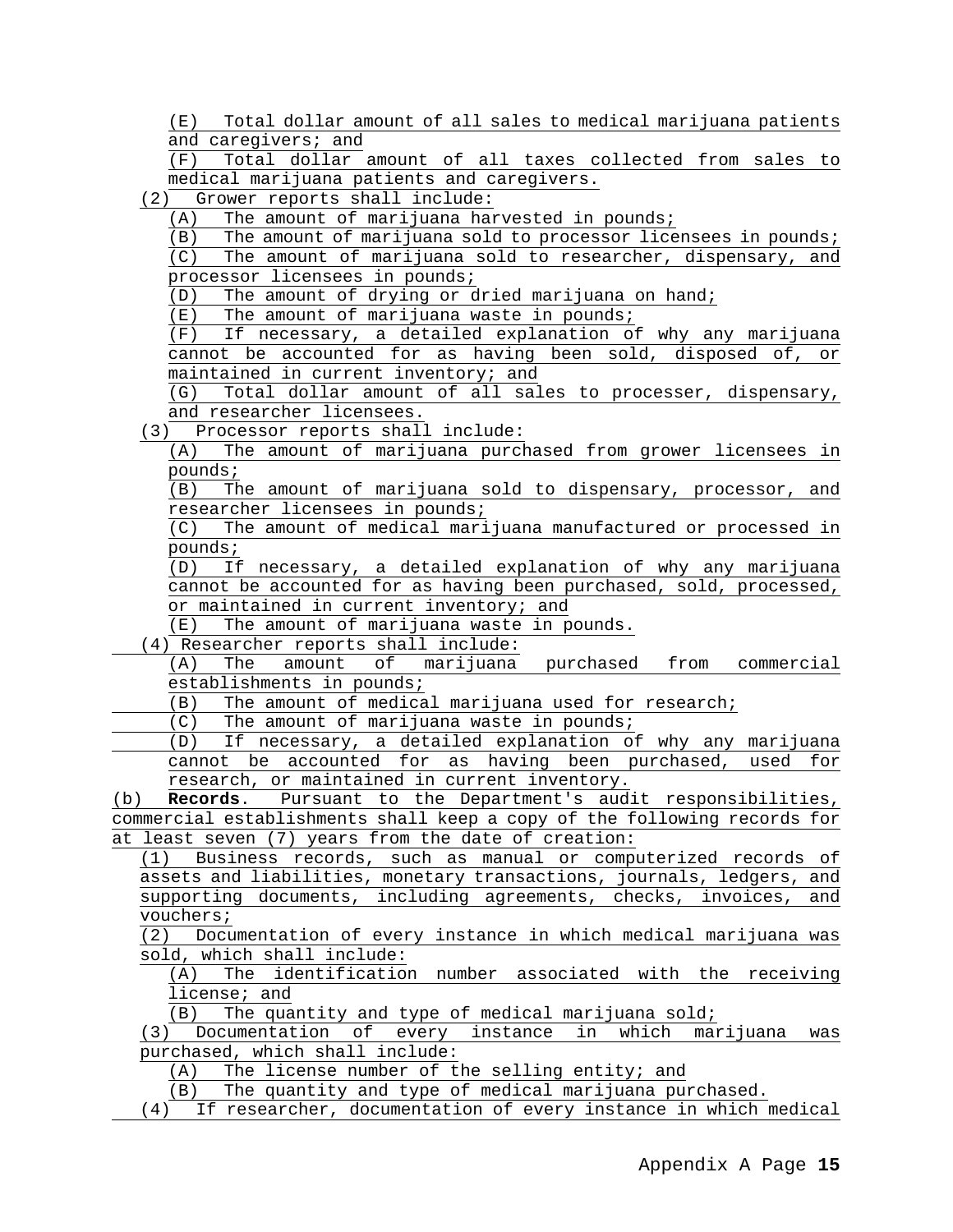marijuana was used for research, including the quantity and type of medical marijuana used.<br>(c) **Inventory**. Each o

(c) **Inventory**. Each commercial licensee shall obtain and maintain an electronic inventory management system that:

(1) Documents the chain of custody of all medical marijuana and medical marijuana products;

(2) Establishes ongoing inventory controls and procedures for the conduct of inventory reviews and comprehensive inventories of medical marijuana and medical marijuana products for traceability which shall enable the licensee to detect any diversion, theft, or loss in a  $\frac{\text{timely manner}}{(3)}$  Identifie

Identifies and tracks a licensee's stock of medical marijuana and medical marijuana products from the time the medical marijuana is propagated at the time it is sold to a patient or caregiver;

(4) In event of a serious adverse event or recall, is capable of tracking medical marijuana or medical marijuana product from a patient back to the source of the medical marijuana or medical marijuana product; and

(5) Tracks medical marijuana using an assigned batch number and bar code.

(d) **Audits.** The Department may perform on-site audits of all commercial licensees to ensure the accuracy of the monthly reports. Refusal to permit the Department entry or refusal to permit the Department to inspect all books and records shall constitute grounds for the nonrenewal, suspension, or revocation of a license.

(1)The Department may review any and all records of a commercial licensee and may require and conduct interviews with such persons or entities and persons affiliated with such licensees, for the purpose of determining compliance with Department rules and applicable laws.<br>(2) All commercial licensees shall provide the Department access to All commercial licensees shall provide the Department access to any material and information necessary in a reasonable amount of time not to exceed fifteen (15) days for determining compliance with these rules.

 $\overline{(3)}$  If the Department identifies a violation of Title 63 O.S. § 420 et seq. or these rules during an inspection of the commercial licensee, the Department shall provide a written notice of violation to the commercial licensee that includes the rule or statute violated. (4) If the Department receives a complaint concerning a research license holder's noncompliance with these rules, the Department may conduct additional unannounced, on-site audits. The Department shall refer all complaints alleging criminal activity that are made against a commercial licensee to appropriate Oklahoma state or local law enforcement authorities.

(5) If the Department discovers what it reasonably believes to be criminal activity during an audit, the Department shall refer the matter to appropriate Oklahoma state or local law enforcement authorities for further investigation.

### **310:681-5-6.1. Penalties**

(a) **Failure to file timely reports.** If a commercial licensee wholly fails to submit a required monthly report and fails to correct such deficiency wthin 30 days of the Department's written notice, the license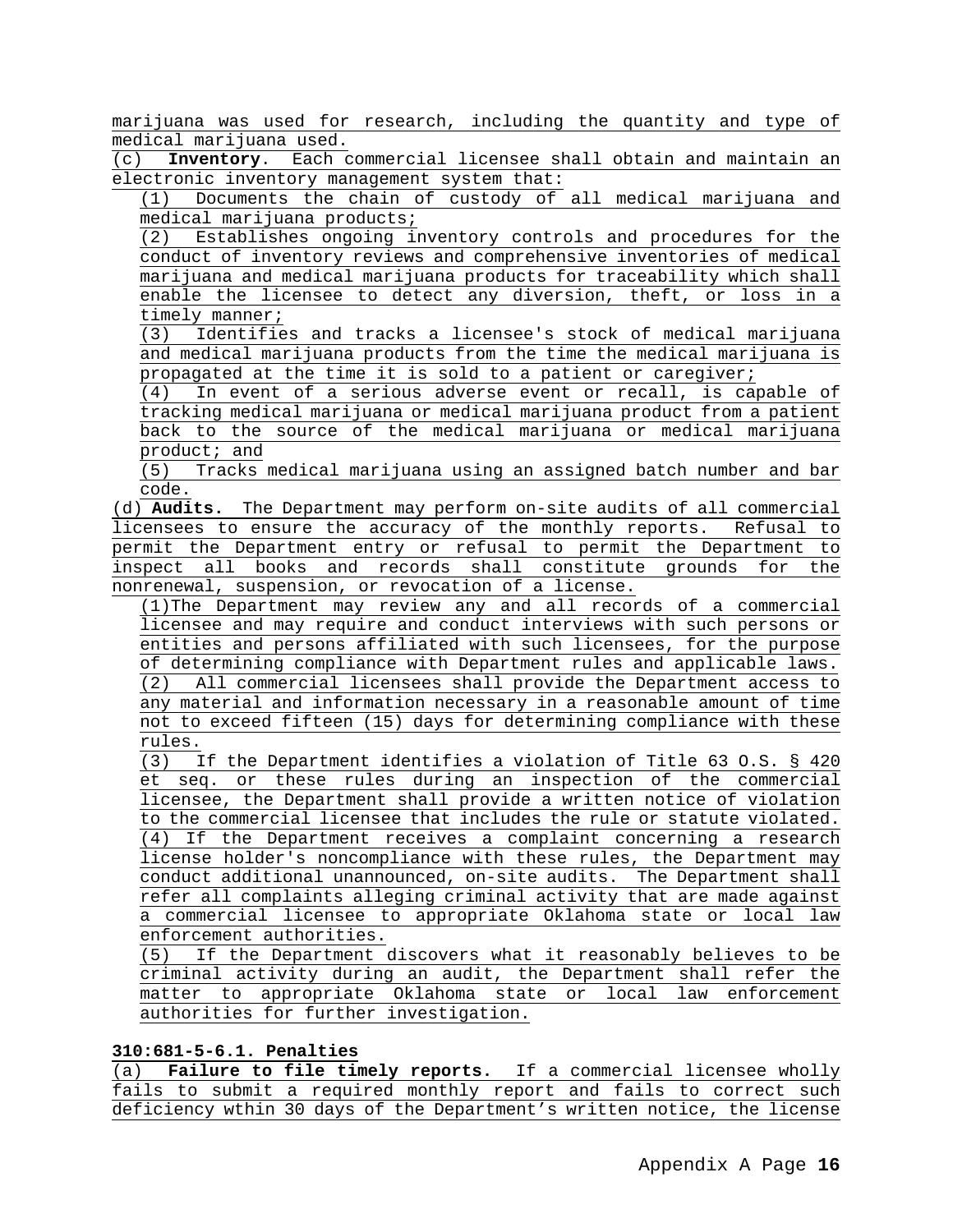shall be revoked subject to Subsection (d).

(b) **Inaccurate reports.** Within any two (2) year period of time, if the Department makes a finding the licensee has submitted one (1) or more reports containing gross errors that cannot reasonably be attributed to normal human error, the following penalties shall be imposed:

(1) First finding of inaccurate report(s): Five thousand dollar (\$5,000.000) fine. If said fine is not paid to the Department within thirty (30) calendar days of licensee receiving notice of the fine, the license shall be revoked.

(2) Any additional finding by the Department of inaccurate report(s): Revocation of license.

(c) **Unlawful purchase and sale.** Within any two year period of time, if the Department makes a finding that the licensee has made an unlawful purchase or sale of medical marijuana, the following penalties shall be imposed:

 $(1)$  First finding of unlawful purchase(s) or sale(s): Five thousand dollar (\$5,000.000) fine. If said fine is not paid to the Department within thirty (30) calendar days after licensee receives notice of the fine, the license shall be revoked.

(2) Any additional finding by the Department of unlawful purchase(s) or sale(s): Revocation of license.

(d) **Right to hearing.** The Department shall notify the licensee in writing of the Department's intent to take remedial action, to impose a fine, or to take action against the license issued; and of the rights of the licensee under this Section, including the right to a hearing.

#### **310:681-5-7. Tax on retail medical marijuana sales**

(a) The tax on retail medical marijuana sales by a dispensary is established at seven percent (7%) of the gross dollar amount received by the dispensary for the sale of any medical marijuana or medical marijuana product. This tax will be collected by the dispensary from the customer who must be a licensed medical marijuana patient or caregiver.

(b) Reports and payments on gross sales, tax collected, and tax due shall be remitted to the Oklahoma Tax Commission by every dispensary on a monthly basis. No additional reporting regarding gross sales, tax collected, and tax due shall be made to the Department.

(c) Dispensary reporting and remittance shall be made to the Oklahoma Tax Commission on a monthly basis. Reports and remittances are due to the Oklahoma Tax Commission no later than the 20<sup>th</sup> day of the month following the month for which the report and remittances are made.

(d) All dispensaries required to report and remit medical marijuana tax shall remit the tax and file their monthly tax report in accordance with the manner prescribed by the Tax Commission.

(e) The report shall contain the following information:

(1) Dispensary name, address, telephone number and dispensary license number;

(2) Reporting month and year;

(3) Total gross receipts for the preceding month from sales of medical marijuana or any medical marijuana product;<br>(4) The amount of tax due as described in (a) of t

The amount of tax due as described in (a) of this Section; and

(5) Such other reasonable information as the Tax Commission may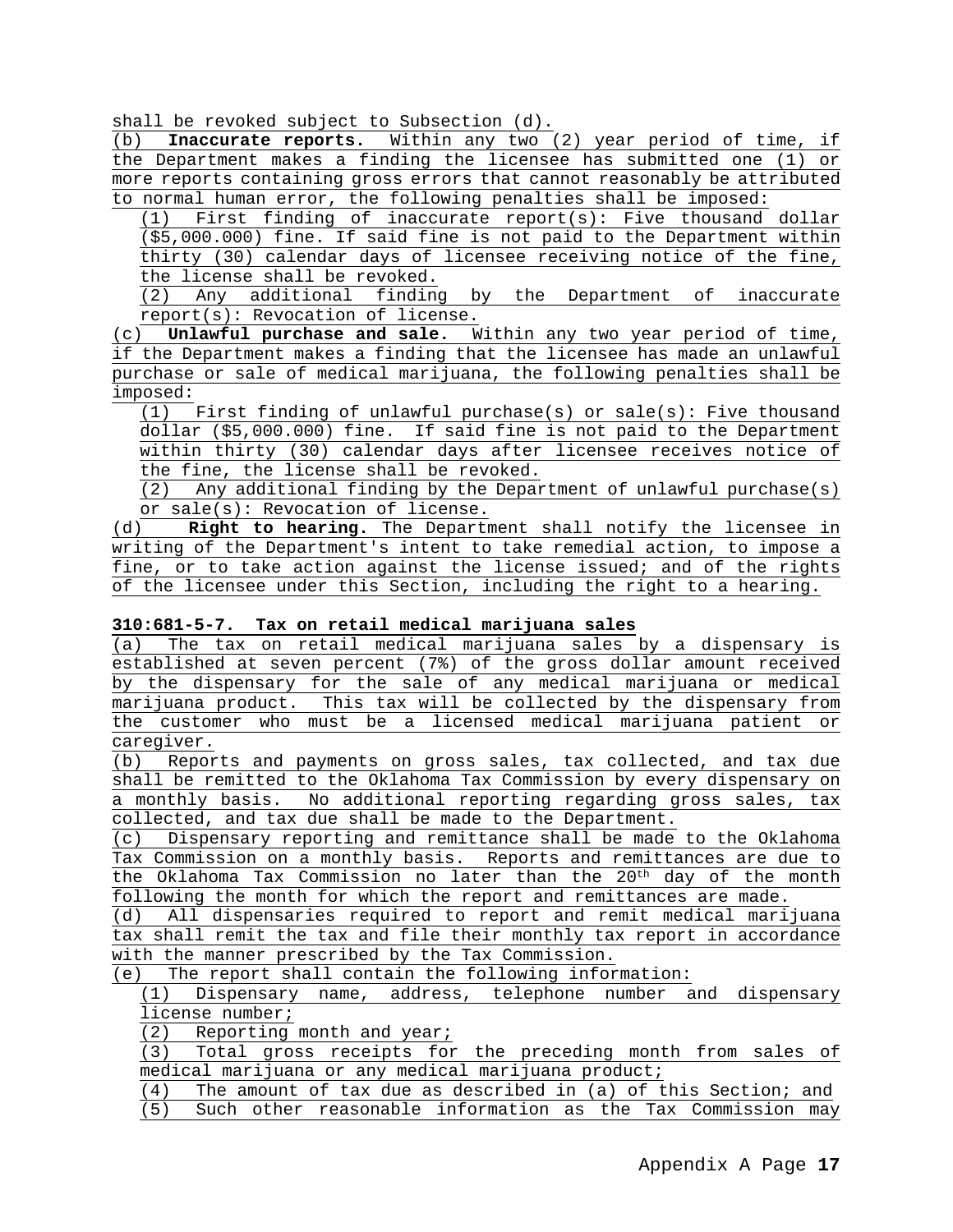require.

(f) If a due date for the tax reporting and remittance falls on a Saturday, Sunday, a holiday, or dates when the Federal Reserve Banks are closed, such due date shall be considered to be the next business date.<br>(q) Pursuant to 63 O.S. § 426, proceeds from the sales tax levied shall Pursuant to 63 O.S. § 426, proceeds from the sales tax levied shall first be distributed to the Oklahoma State Department of Health for the annual budgeted amount for administration of the Oklahoma Medical Marijuana Authority Program. All distributions will be made monthly to the Department until full reimbursement is reached for the annual budgeted cost of the program. If tax levies are not sufficient to reimburse the Department for the full annual budgeted cost, then all tax levies collected during the fiscal shall be remitted to the Department.

# **310:681-5-8. Composition of medical marijuana industry expert board/food safety standards board**

(a) The Medical Marijuana Industry Expert Board/Food Safety Standards Board shall be comprised of 12 Oklahoma residents appointed by the Commissioner of Health and shall serve at the pleasure of the Commissioner of Health. Each member should be a marijuana industry expert with unique qualifications related to food safety standards for processing and handling of medical marijuana and may be appointed from areas including, but not limited to, the following:

(1) State marijuana industry association representation;

(2) Laboratory scientist or representative;

(3) Director or designee of the Oklahoma Department of Mental

Health and Substance Abuse Services;

(4) Director or designee of the Oklahoma Department of

Agriculture, Food and Forestry;<br>(5) Director or designee of Ok Director or designee of Oklahoma Center for Poison and Drug Information;

(6) Director or designee of the Oklahoma ABLE Commission;

(7) Director or designee of the Oklahoma Board of Pharmacy;

(8) Director or designee of the Oklahoma State Medical Association or Physician;

(9) Director or designee of the Oklahoma Board of Osteopathic Physicians;

(10) Director or designee of the Department of Environmental Quality;

(11) Director or designee Oklahoma Bureau of Narcotics and Dangerous Drugs;

(12) Director or designee of the Oklahoma Board of Medical Licensure;

(13) Designee of any Oklahoma public health agency; or

(14) Food processor/manufacturer.

(b) The Medical Marijuana Industry Expert Board/Food Safety Standards Board (the "Board") shall by August 27, 2018 submit, and the Department shall make available, standards related to the handling and processing of medical marijuana and medical marijuana products**.** By every July 1 thereafter, the Board shall review, and submit if necessary, recommendations regarding rule promulgation and standards related to the handling and processing of medical marijuana and medical marijuana products.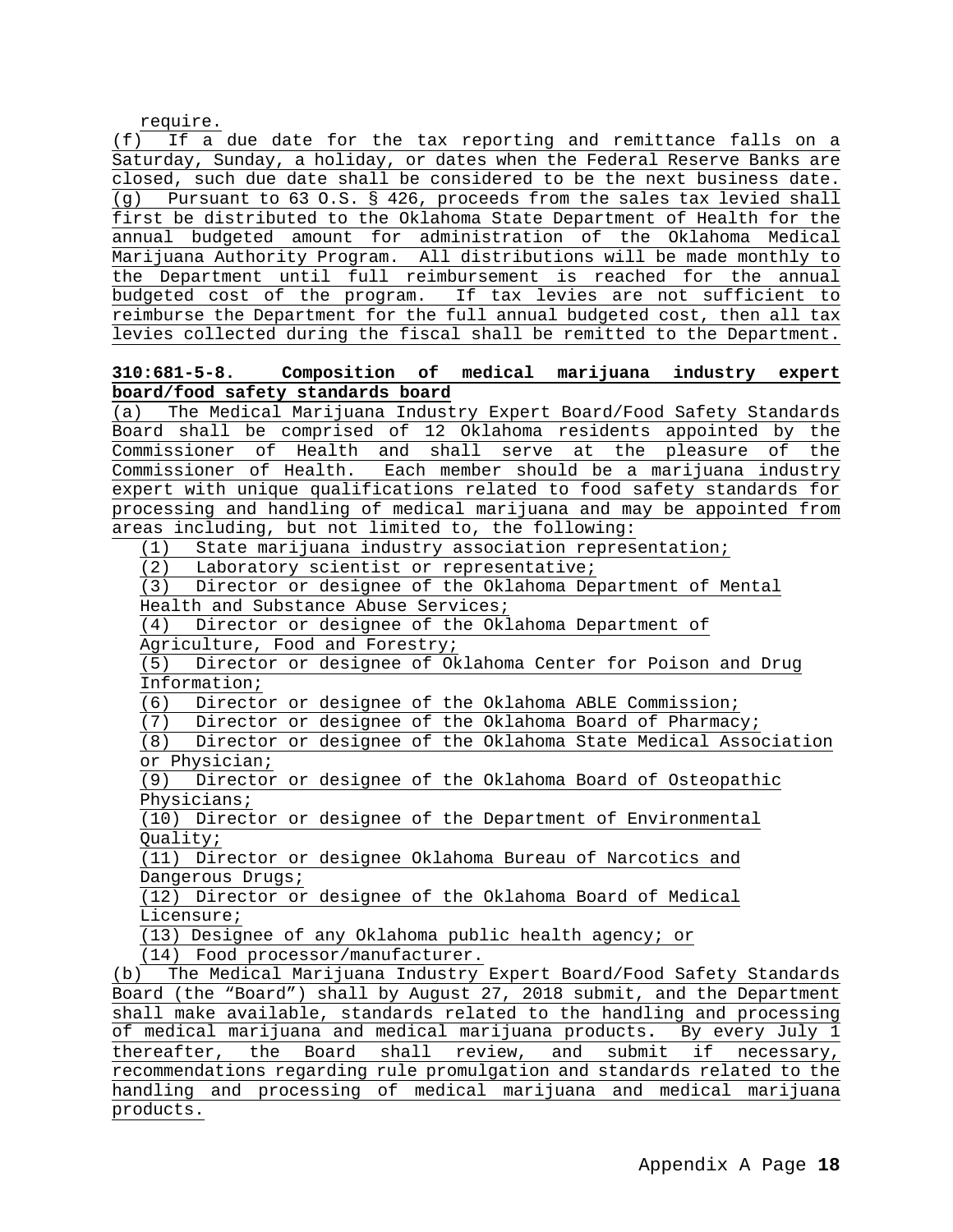# **310:681-5-9. Standards for handling and processing medical marijuana and medical marijuana products**

Title 63 O.S. § 1-1101 et seq., 63 O.S. § 1-1401, the Oklahoma Administrative Code ("OAC") 310:257, and OAC 310:240, as well as all provisions under these rules, shall apply to all commercial licensees.

#### **310:681-5-10. Medical marijuana waste disposal**

(a) **General.** All medical marijuana waste generated during production, processing and testing must be stored, managed, and disposed of in accordance with these rules and any other applicable Oklahoma statutes and rules, including but not limited to the waste and disposal standards set forth under the Uniform Controlled and Dangerous Substances Act, 63 O.S. § 2-101 et seq., and OAC 252:205.

#### **310:681-5-12. Marijuana transaction limitations**

(a) **Transaction limitation.** A single transaction by a dispensary with a patient or caregiver is limited to three (3) ounces of usable marijuana, one (1) ounce of marijuana concentrate, seventy-two (72) ounces of medical marijuana products, six (6) mature plants, and/or six (6) seedling plants.

## **310:681-5-13. Loss and theft**

If a commercial licensee has reason to believe that an actual loss, theft, or diversion of medical marijuana has occurred, the commercial licensee shall notify immediately the Department and law enforcement. The commercial licensee shall provide the notice by submitting a signed statement that details the estimated time, location, and circumstances of the event, including an accurate inventory of the quantity and type of medical marijuana unaccounted for due to diversion or theft. The notice shall be provided no later than twenty-four hours after discovery of the event.

#### **310:681-5-17. Entry to commercial establishments**

No minors under the age of 18 may enter commercial establishments unless the minor is a patient license holder accompanied by their parent or legal guardian. Only licensees and parent(s) or legal guardian(s) of licensed minors, if applicable, may enter dispensaries.

#### **310:681-5-18. Prohibited acts**

(a) No commercial establishment shall allow the consumption of alcohol, medical marijuana, or medical marijuana products on the premises.

(b) No commercial establishment shall employ any person under the age of eighteen (18).

(c) No dispensary shall allow for or provide the delivery of medical marijuana or medical marijuana products to patient license holders or caregiver's license holders.<br>(d) No commercial establish

No commercial establishment shall engage in false advertising, as prohibited under 63 O.S. §§ 1-1102 & 1-1402.

(e) No commercial establishment shall sell or offer to sell medical marijuana products by means of any advertisement or promotion including any statement, representation, symbol, depiction, or reference, directly